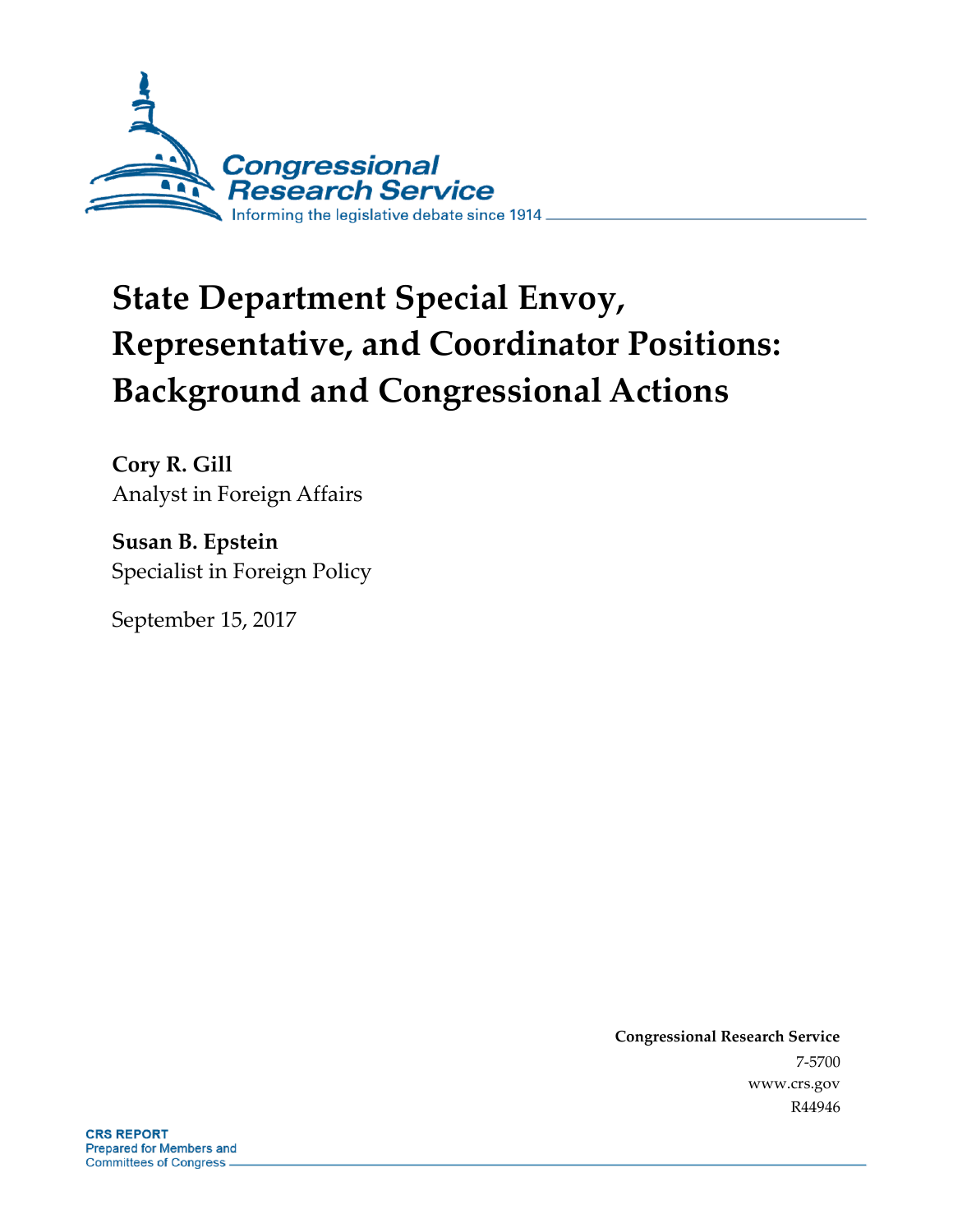## **Summary**

The 115<sup>th</sup> Congress has expressed interest in monitoring the use of special envoys, representatives, and coordinator positions by the Department of State, as well as any changes to their status. Special, temporary diplomatic appointments originated during the presidency of George Washington, and the number of special representatives has expanded and contracted since then. Tabulating the precise number of these positions is difficult, however, because some special positions have fallen into disuse over time and were never officially eliminated.

#### **Administration Action on Special Positions**

It is not unusual for Congress to express concern or assert legislative prerogatives regarding the department's use of temporary positions in the foreign policy arena. These positions may come under particular scrutiny in the  $115<sup>th</sup>$  Congress in light of the Trump Administration's ongoing effort to reorganize the executive branch, including the Department of State and the U.S. Agency for International Development. On August 28, 2017, Secretary of State Rex Tillerson transmitted a letter detailing the Trump Administration's proposed plans to expand, consolidate, or eliminate several temporary special envoy positions, while keeping others in place without any changes. For those positions that are authorized in statute, congressional action may be required for the Administration to move forward with its proposed changes.

#### **Congressional Action on Special Positions**

The 115<sup>th</sup> Congress has also taken action to address the issue of special envoys. For example, on July 17, 2017, the Senate Committee on Foreign Relations held a hearing with Deputy Secretary of State John Sullivan in which the use of such positions was discussed extensively. Later in July, the committee passed an authorization bill (S. 1631) that, if enacted, would include new limitations pertaining to the use of special envoys, such as provisions subjecting the appointment of individuals to such positions to the advice and consent of the Senate. Furthermore, the Senate Committee on Appropriations passed a State, Foreign Operations, and Related Programs appropriations bill (S. 1780) that would prohibit the use of funds to downsize, downgrade, consolidate, close, move, or relocate (to another federal agency) select special envoys or their offices. Some Members of Congress perceive congressional input regarding the use of special envoys as both important in its own right and a crucial component of the broader need for Congress to assert its prerogatives as the Trump Administration continues to reorganize the executive branch and the Department of State.

#### **Scope of This Report**

This report provides background on the use of special envoys, representatives, and coordinators (primarily within the foreign affairs arena; for the most part, interagency positions are not included). It identifies various temporary positions, their purpose, and existing authorities. The report presents commonly articulated arguments for and against the use of these positions and issues for Congress going forward. The scope of this report is limited to the special envoy and related positions identified by the Department of State in a 2017 report to Congress and additional selected positions identified by CRS. This report may be updated to reflect congressional action.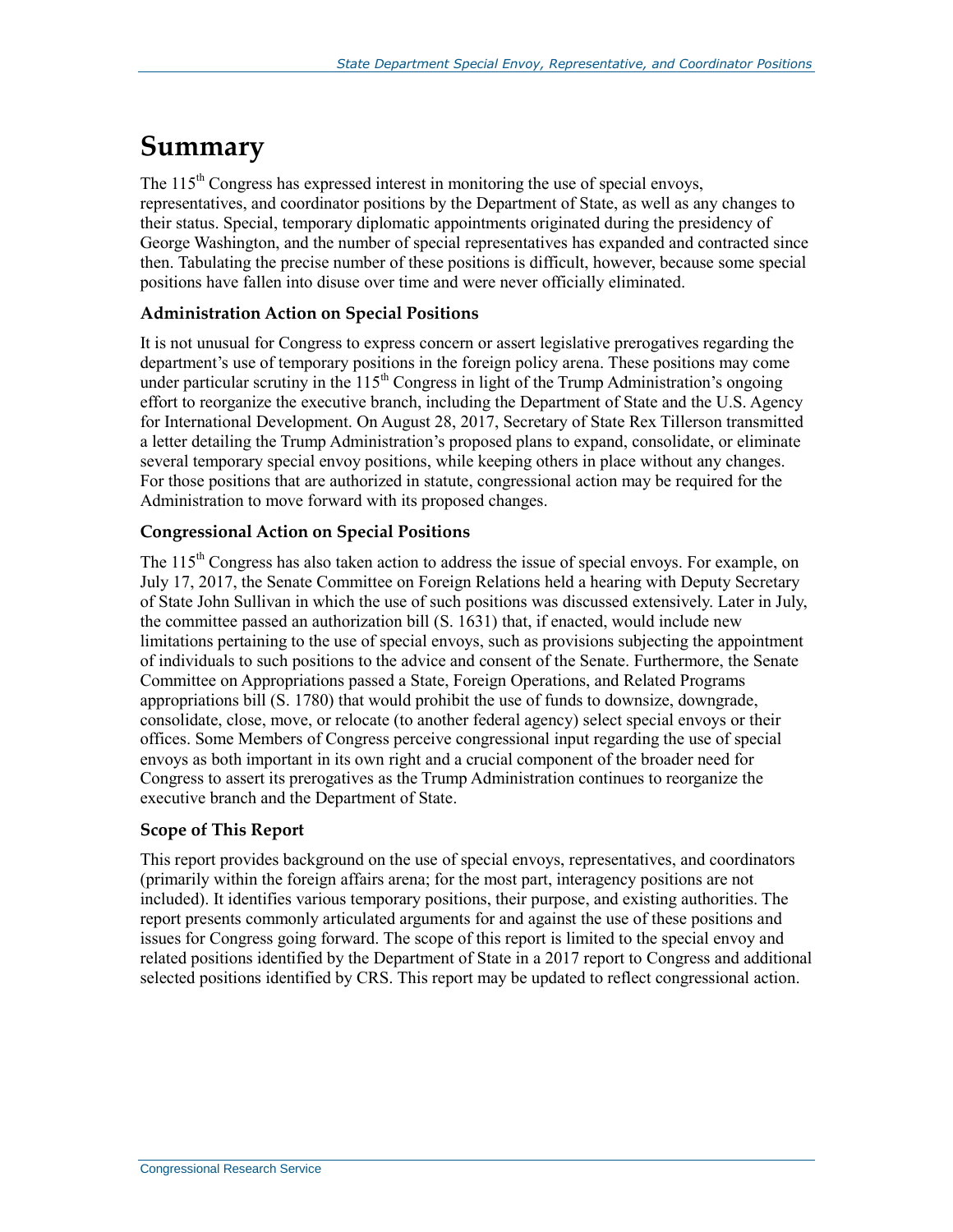## **Contents**

## **Tables**

| Table 1. Special Envoys, Special Envoys and Coordinators, Special Presidential Envoys,  |  |
|-----------------------------------------------------------------------------------------|--|
| Table 2. Representatives, Senior Representatives, Special Representatives, U.S. Special |  |
|                                                                                         |  |
|                                                                                         |  |
|                                                                                         |  |
|                                                                                         |  |
|                                                                                         |  |
|                                                                                         |  |

## Contacts

|--|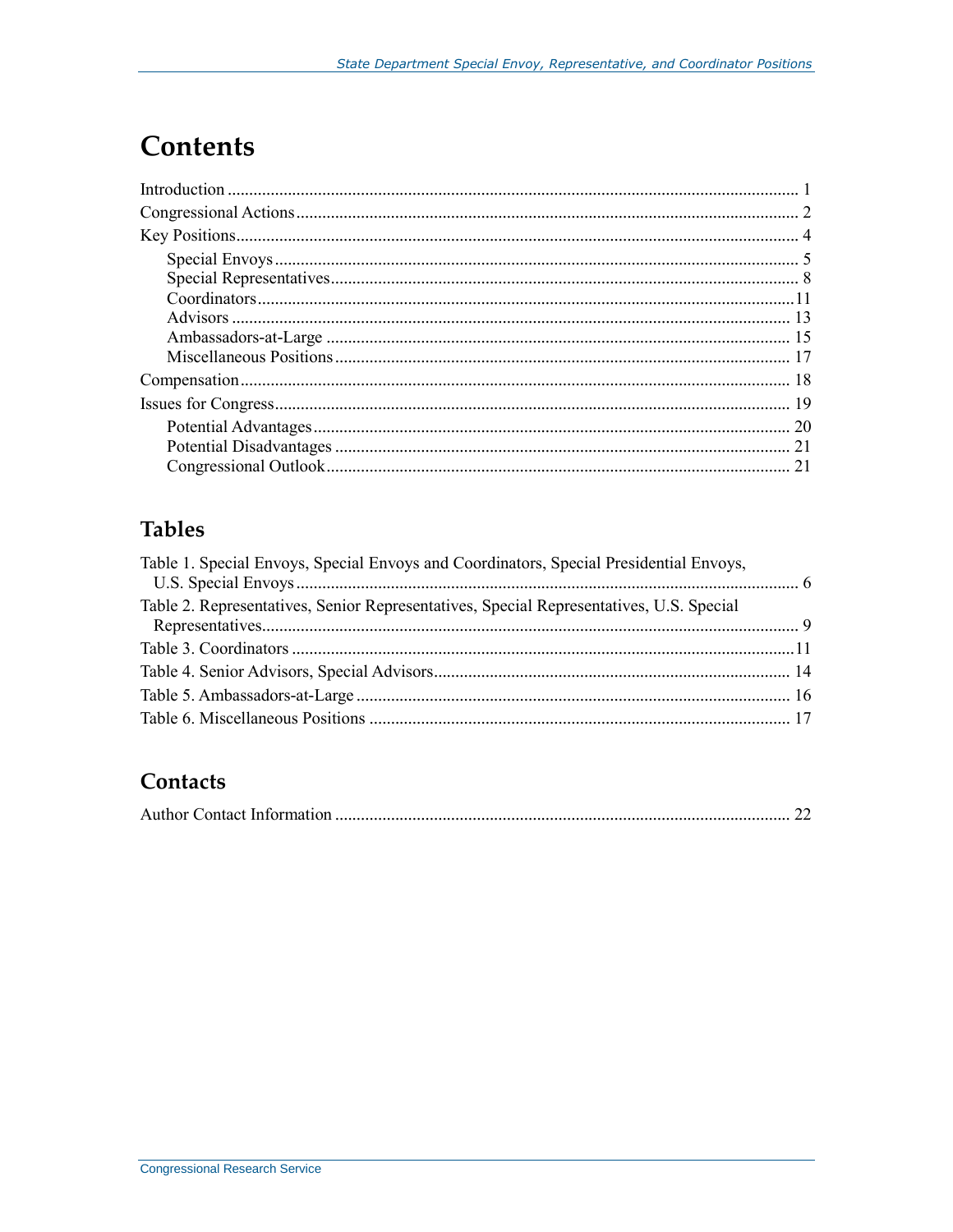## **Introduction**

President George Washington set the precedent for making special, temporary diplomatic appointments in 1789 when he named Gouverneur Morris as a private agent to establish normal diplomatic relations with British officials. From that point on, the number of these temporary special representatives expanded and contracted, depending on each Administration's governing style and the issues at the time. As the United States became more deeply involved in world affairs, and as Presidents became more directly involved in international relations, the number of special appointments grew, particularly in the  $20<sup>th</sup>$  and  $21<sup>st</sup>$  centuries.

In the  $115<sup>th</sup>$  Congress, the authority of the President and the Secretary of State to make or change temporary, special appointments of special envoys, representatives, coordinators, advisors, and related positions has emerged as an ongoing issue of interest.<sup>1</sup> Congressional concern and scrutiny regarding these special appointments has occurred during previous Administrations, including those of Presidents William J. Clinton, George W. Bush, and Barack Obama.

Critics of these special positions sometimes view them as a way to circumvent the Senate's constitutional prerogative to provide its advice and consent required for long-term positions at the Department of State and U.S. Agency for International Development (USAID), perhaps because the nominee or the position is controversial. Furthermore, such critics contend that these positions may (1) create tension or cause disputes over funding and resources with the regional and functional bureaus that would otherwise be tasked with addressing the issue at hand, (2) confuse foreign government officials regarding the importance of the issues on which the positions focus compared with other Administration policy priorities, and (3) make it harder for foreign officials to identify the correct point person representing the U.S. government on select topics. In contrast, proponents often view special appointments as a temporary, flexible tool that administrations can leverage quickly to draw attention and direct resources to a particular issue. Some proponents assert that if special envoy positions are folded into larger parts of the department, they may be overlooked and, as a result, the issues under the relevant envoy's purview may not receive the necessary attention.

On August 28, 2017, Secretary Tillerson transmitted a letter to the Senate Committee on Foreign Relations that unveiled the department's plans to address special envoys.<sup>2</sup> According to Department of State comments to the press, of the 66 positions outlined, 30 will be retained, 21 will be integrated into regional and functional bureaus, 9 will be eliminated, and 5 will be folded into existing positions. In addition, one position will be transferred to USAID. $3$ 

In his letter, Secretary Tillerson made note of concerns that special envoys can "circumvent the regional and functional bureaus that make up the core of the State Department." He asserted that his planned changes would empower regional and functional bureaus, create a more efficient State Department, and improve the department's ability to achieve critical foreign policy goals that are currently the responsibility of special envoys. The Administration proposed one of the

<sup>&</sup>lt;sup>1</sup> Special appointments in this report include special envoys, special representatives, special coordinators, special negotiators, and special advisors, among other temporary foreign affairs appointments.

<sup>&</sup>lt;sup>2</sup> Letter from Rex Tillerson, Secretary of State, to Senator Bob Corker, Chairman of the Senate Committee on Foreign Relations, http://www.politico.com/f/?id=0000015e-2b43-db52-a75e-ff7b3bfa0001.

<sup>3</sup> Krishnadev Calamur, "Why Keep State Department Special Envoys?," *The Atlantic*, August 30, 2017, https://www.theatlantic.com/international/archive/2017/08/tillerson-special-envoys/538377/.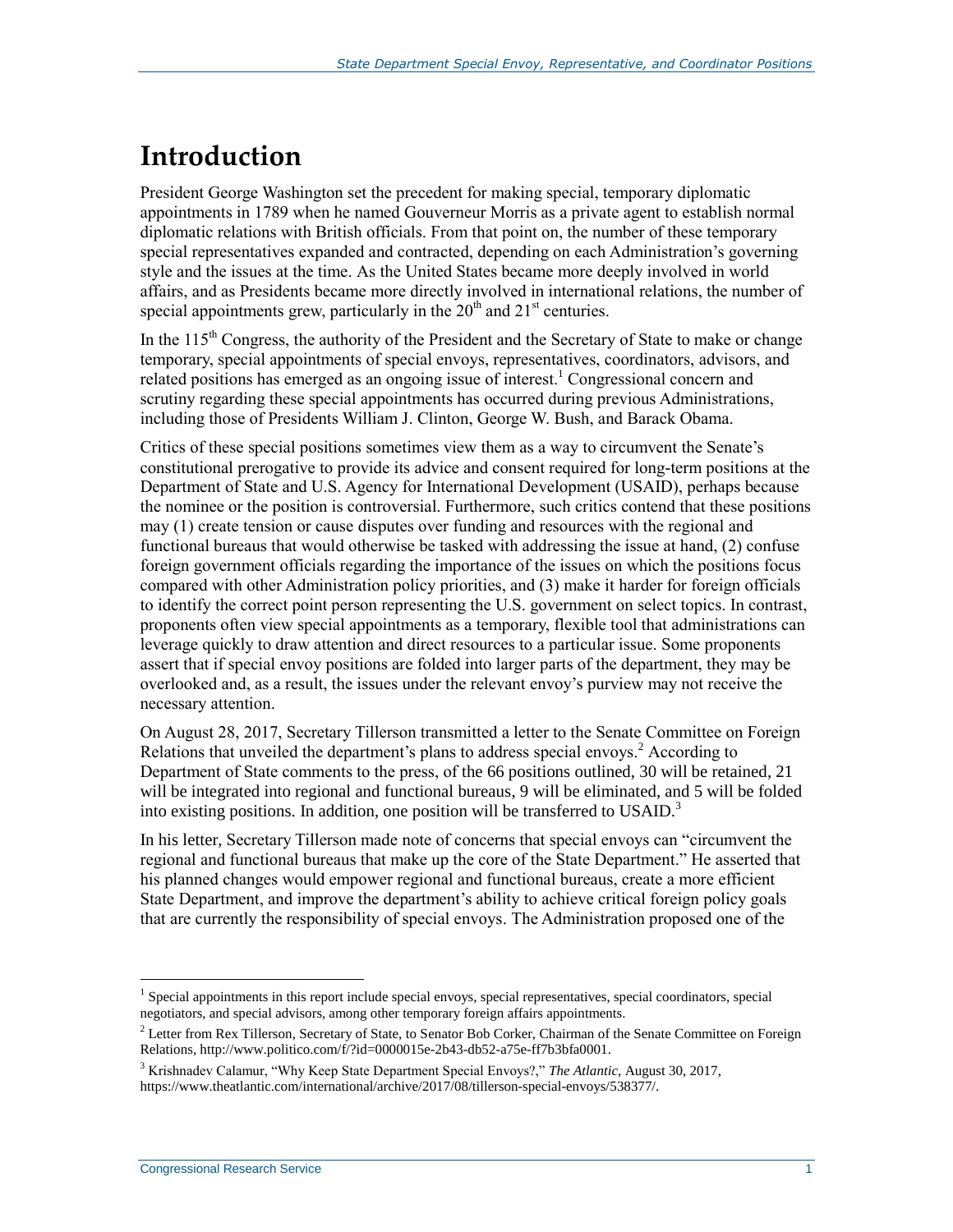following policy options for each special envoy position (see tables below to review specific proposals for each position):

- retain and expand the position;
- retain the position, with no changes;
- retain the position and staff, but realign them under a more appropriate bureau or office;
- retain the position and staff, dual-hat the position with an existing position, and keep its staff and functions aligned under its existing bureau or office;
- retain the position and staff, dual-hat the position with an existing position, and realign the position, staff, and functions under a more appropriate bureau or office;
- transfer the functions and staff of the position to USAID;
- remove the title of the position, but keep its staff and functions aligned under its existing bureau or office;
- remove the title of the position and realign staff and functions under a more appropriate bureau or office; or
- remove or retire the position.

## **Congressional Actions**

While it is not unusual for Congress to express concern regarding the department's use of these temporary positions in the foreign policy arena, the  $115<sup>th</sup>$  Congress is particularly interested because of the Trump Administration's announced goals to reorganize the executive branch, including the Department of State and the U.S. Agency for International Development.<sup>4</sup> On June 13 and 14, 2017, the Senate Committee on Foreign Relations and the House Committee on Foreign Affairs held budget hearings with Secretary of State Tillerson that indicated congressional interest in special envoy use. On July 17, 2017, the Senate Committee on Foreign Relations held a hearing with Deputy Secretary of State John Sullivan on the State Department FY2018 Reauthorization and Reorganization Plan. Extensive discussion focused on special envoys, representatives, coordinators, negotiators, and advisors (hereafter referred to as special envoys or special appointments).<sup>5</sup> Congressional interest in this issue has surfaced at additional hearings in the  $115<sup>th</sup>$  Congress.<sup>6</sup>

In July 2017, the Senate Foreign Relations Committee passed S. 1631, the Department of State Authorities Act, Fiscal Year 2018. If enacted into law, this bill would limit the use of temporary foreign affairs appointments and require most appointees to be confirmed with the advice and consent of the Senate. Title III, Section 301, of [S. 1631](http://www.congress.gov/cgi-lis/bdquery/z?d115:S.1631:) would require that

• the Secretary of State provide a report, not later than 30 days after enactment of the bill, comprising recommendations regarding whether to maintain each

<sup>4</sup> For background information regarding executive branch reorganization efforts, see CRS Report R44909, *Executive Branch Reorganization*, by Henry B. Hogue.

<sup>&</sup>lt;sup>5</sup> For more detail on these hearings, see http://www.cq.com/doc/congressionaltranscripts-5145195?2, http://www.cq.com/doc/congressionaltranscripts-5121537?6, and http://www.cq.com/doc/congressionaltranscripts-5122657?9.

 $6$  For example, see http://www.cq.com/doc/congressionaltranscripts-5123921?6.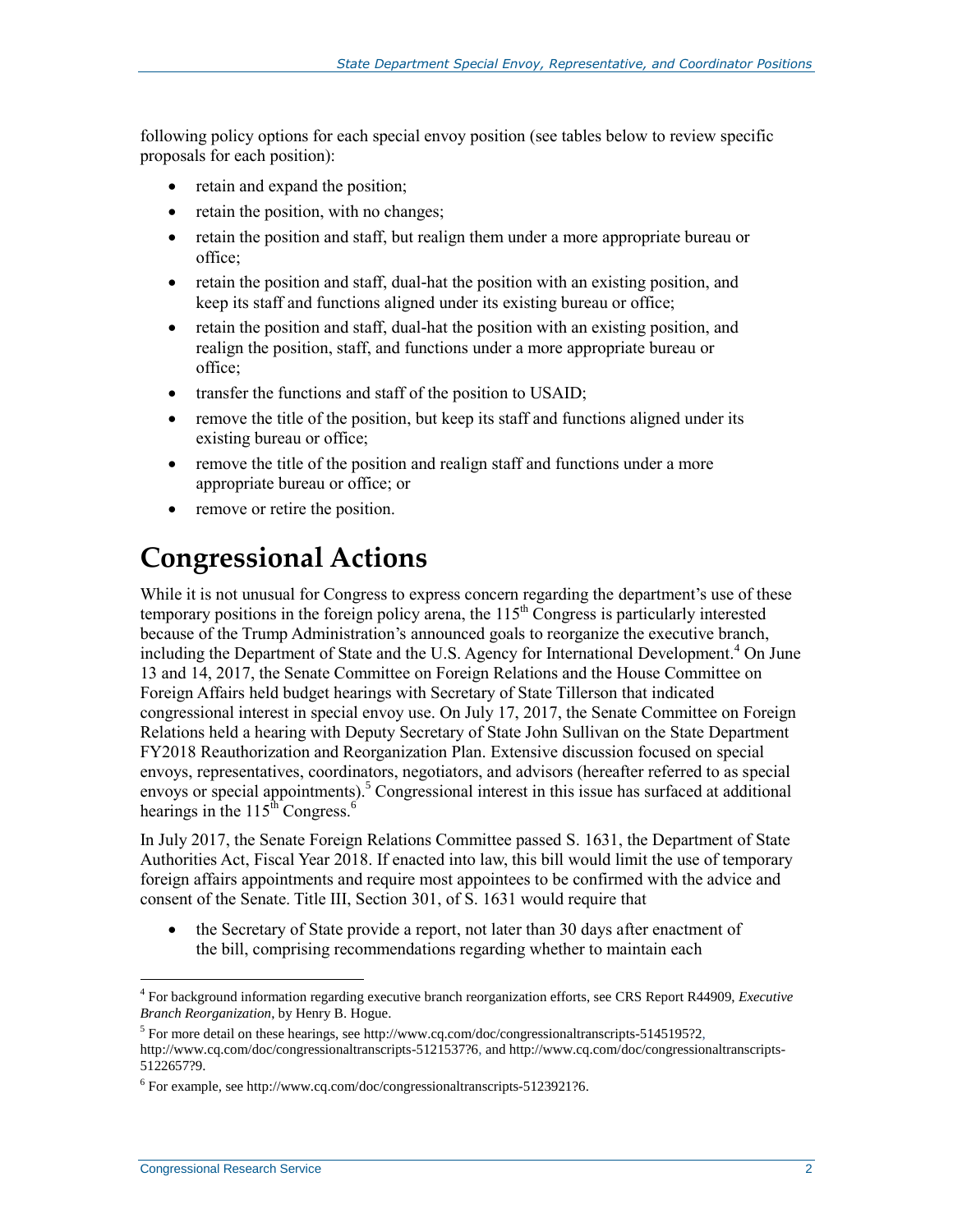existing "Special Envoy, Special Representative, Special Coordinator, Special Negotiator, Envoy, Representative, Coordinator, or Special Advisor" that is not expressly authorized by a provision of law enacted by Congress;

- no later than 90 days after the issuance of the aforementioned report, the Secretary of State present any "Special Envoy, Special Representative, Special Coordinator, Special Negotiator, Envoy, Representative, Coordinator, or Special Advisor" that the department intends to retain but is not expressly authorized by a provision of law enacted by Congress to the Senate Committee on Foreign Relations for the advice and consent of the Senate;
- the Secretary can establish or maintain "Special Envoy, Special Representative, Special Coordinator, Special Negotiator, Envoy, Representative, Coordinator, or Special Advisor" positions provided that the appointment is established for a specified term and presented to the Senate Committee on Foreign Relations for the advice and consent of the Senate within 90 days of the appointment;
- the Secretary of State may maintain or establish temporary "Special Envoy, Special Representative, Special Coordinator, Special Negotiator, or Special Advisor" positions for a limited period of no longer than 180 days without the advice and consent of the Senate as long as the Secretary notifies the Senate Committee on Foreign Relations at least 15 days prior to the appointment and certifies that the position is not expected to demand the exercise of significant authority pursuant to U.S. law (the Secretary may renew any position established under these authorities provided that the Secretary complies with these notification requirements);
- beginning not later than 120 days following enactment, no funds may be obligated or expended for any "Special Envoy, Special Representative, Special Coordinator, Special Negotiator, Envoy, Representative, Coordinator, or Special Advisor" positions exercising significant authority pursuant to U.S. law that is not being served by an individual who has been presented to the Senate Committee on Foreign Relations for advice and consent of the Senate; in addition, funds may not be obligated or expended for any staff or resources related to such positions until the appointed individual has been presented;
- beginning not later than 120 days following enactment, no funds may be obligated or expended for temporary positions (those lasting for a duration of no longer than 180 days) or any related staff and resources unless the Secretary of State has complied with the notification process;
- no "Special Envoy, Special Representative, Special Coordinator, Special Negotiator, Envoy, Representative, Coordinator, or Special Advisor" authorized by a provision of law enacted by Congress shall be appointed absent the advice and consent of the Senate (with the exception of the Special Coordinator for Tibetan Issues);
- the congressional authorization for the Special Representative and Policy Coordinator for Burma shall be repealed.

Separate provisions of S. 1631 provide congressional authorization for the Ambassador-at-Large for Global Women's Issues position and, separately, give the Ambassador-at-Large for International Religious Freedom the authority to supervise any special envoy, representative, or office, including the Special Envoy to Monitor and Combat Anti-Semitism, with responsibility for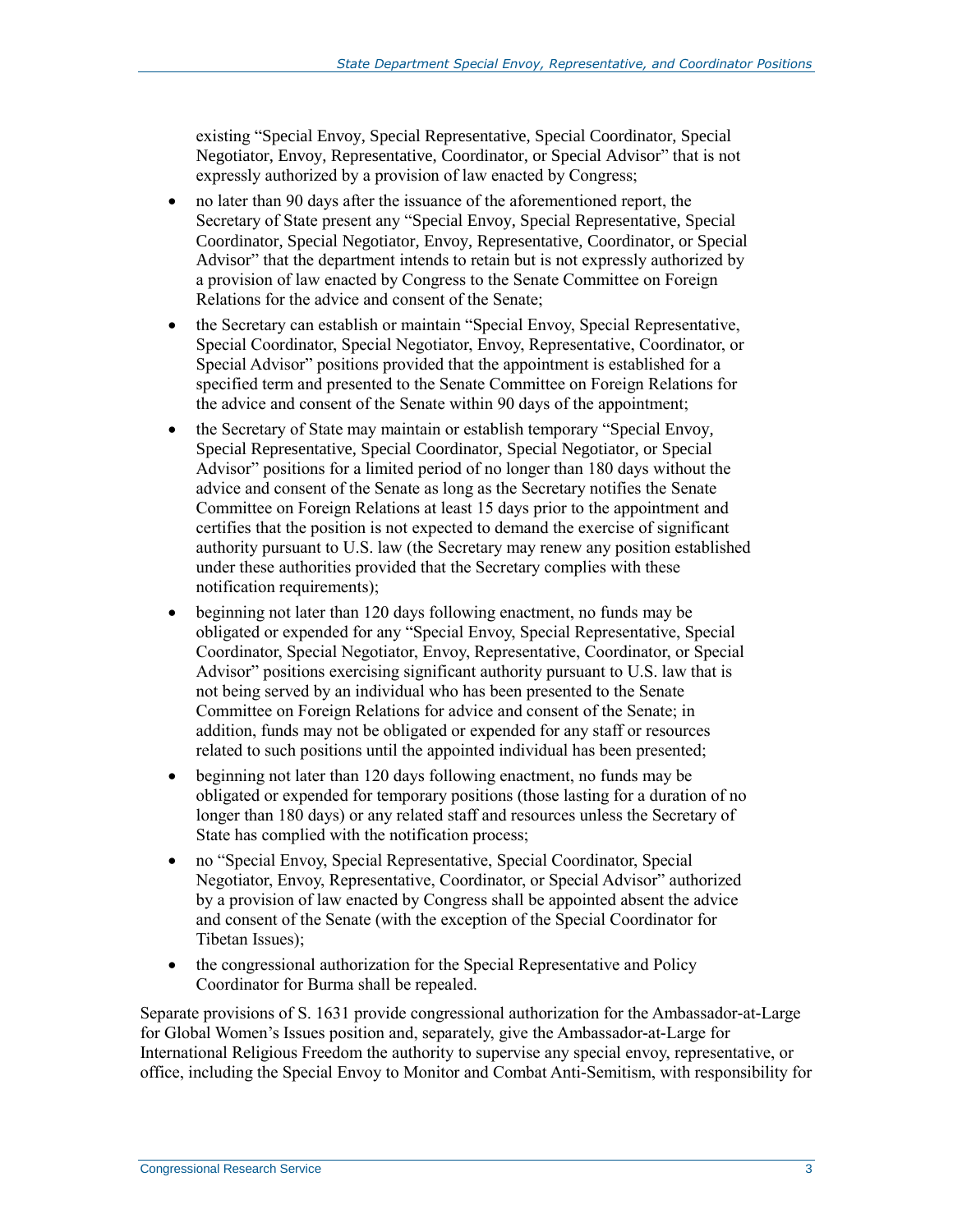protecting international religious freedom, protecting religious minorities, or advising the Secretary of State on matters relating to religion.<sup>7</sup>

In September 2017, the Senate Committee on Appropriations passed [S. 1780,](http://www.congress.gov/cgi-lis/bdquery/z?d115:S.1780:) the "Department of State, Foreign Operations, and Related Programs Appropriations Act, 2018." If enacted, none of the funds appropriated in the bill or in any prior law could be used to downsize, downgrade, consolidate, close, move, or relocate to another United States Government agency several offices and positions, including

- the Office of the Special Presidential Envoy for Hostage Affairs;
- the Office of the Special Coordinator for Global Criminal Justice Issues;
- the Coordinator for Cyber Issues;
- the Special Advisor for Religious Minorities in the Near East and South Central Asia;
- the Coordinator for Sanctions Policy;
- the Special Envoy for Holocaust Issues;
- the Office of Global Women's Issues;
- the Special Envoy for the Human Rights of LGBTI Persons; and
- $\bullet$  the Special Advisor for International Disability Rights.<sup>8</sup>

The committee report accompanying the bill noted that, "the August 28, 2017, notification on special envoys and representatives raises further questions on the integrity of the [reorganization of the Department of State] process, as the Committee notes that any proposal for significant personnel changes should be a component of the [broader] reorganization or redesign."<sup>9</sup>

In addition, the 114<sup>th</sup> Congress passed the Department of State Authorities Act, Fiscal Year 2017 (P.L. 114-323), which required the Secretary of State to submit a report to the Senate Committee on Foreign Relations and the House Committee on Foreign Affairs comprising a "tabulation of the current names, ranks, positions, and responsibilities of all special envoy, representative, advisor, and coordinator positions at the Department, with a separate accounting of all such positions at the level of Assistant Secretary (or equivalent) or above." In addition, for each position so identified, the department was required to provide information including the date on which each position was created, the mechanism by which each position was created, the current department official to which each position reports, and the total number of staff assigned to support each position.<sup>10</sup> The Department of State provided this report to the committees in April 2017.

## **Key Positions**

Temporary positions are often created in response to congressional or public demands for increased Department of State attention to a specific global issue, event, or crisis. These positions

 $<sup>7</sup>$  See Sections 105 and 106 of S. 1631.</sup>

<sup>&</sup>lt;sup>8</sup> For a full listing of offices and positions, see Sec. 7083 of S. 1780.

<sup>9</sup> U.S. Congress, Senate Committee on Appropriations, *Department of State, Foreign Operations, and Related Programs Appropriations Bill, 2018*, report to accompany S. 1780, 115<sup>th</sup> Cong., 1<sup>st</sup> sess., S.Rept. 115-152.

<sup>&</sup>lt;sup>10</sup> For more detailed information regarding this reporting requirement, see Section 418 of the Department of State Authorities Act, Fiscal Year 2017, P.L. 114-323.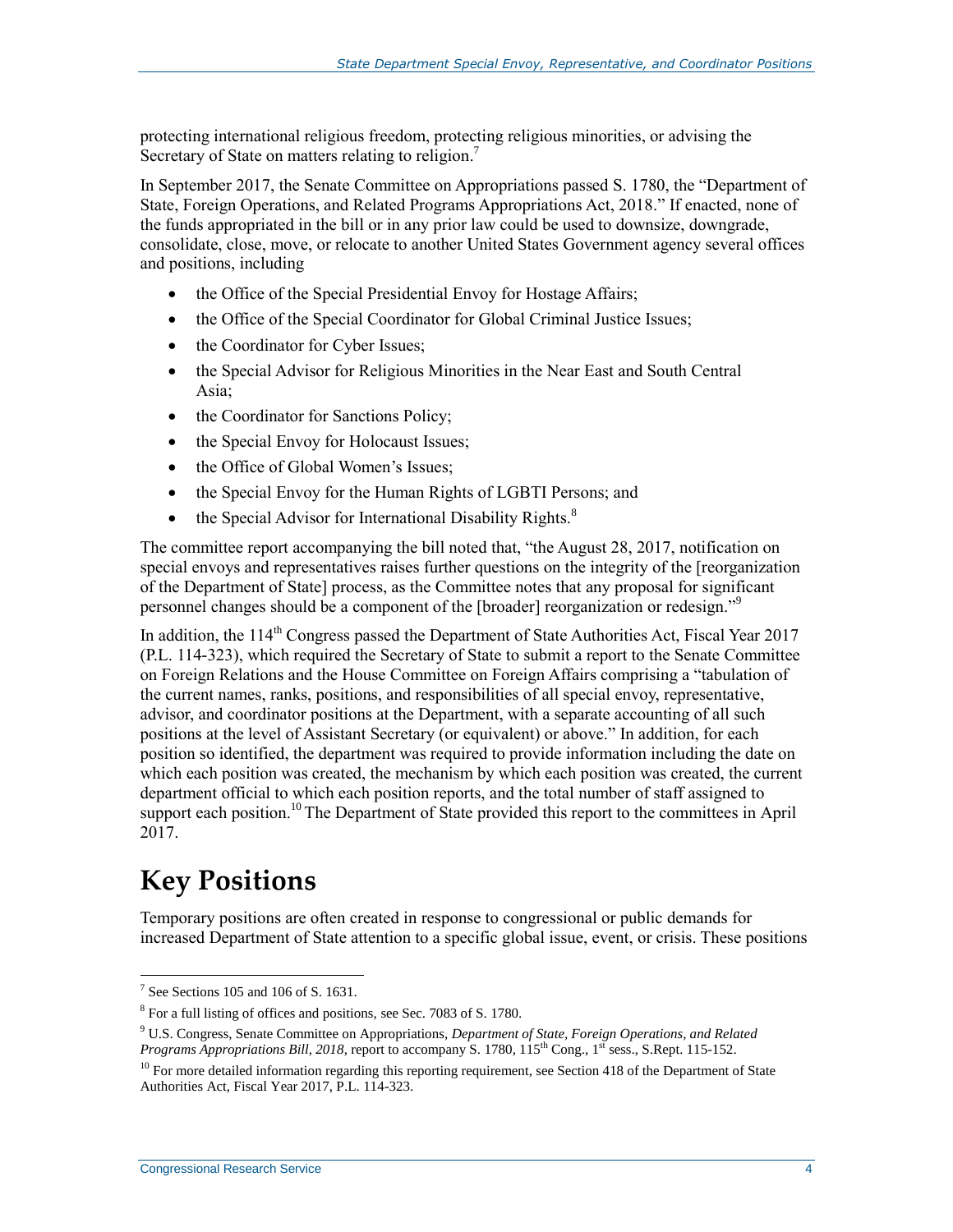may be created to circumvent the advice and consent role of the Senate, among other reasons, although Congress has established some of these positions in statute. The following tables identify key positions, including

- special envoy, representative, coordinator, advisor, ambassador-at-large, and similar positions that the State Department identified in an April 2017 report transmitted to the Senate Committee on Foreign Relations and the House Committee on Foreign Affairs;
- additional positions that CRS identified;
- descriptions for each position; and
- the Trump Administration's proposed plan for each position as described in Secretary Tillerson's August 28, 2017, letter.

#### **Special Envoys**

The Foreign Affairs Manual (FAM) defines a *special envoy* as "one designated for a particular purpose, such as the conduct of special negotiations and attendance at coronations, inaugurations, and other state ceremonies of special importance."<sup>11</sup> The designation is temporary. While U.S. law does not include a blanket requirement that the Senate provide advice and consent for the appointment of special envoys, it does require advice and consent for select special envoys.<sup>12</sup> The department's two "special envoy and coordinator" positions, the Special Envoy and Coordinator of the Global Engagement Center and the Special Envoy and Coordinator for International Energy Affairs, are at least in part authorized by statute.<sup>13</sup>

In addition, the Department of State has established two existing special presidential envoys, the Special Presidential Envoy for the Global Coalition to Counter Islamic State of Iraq and Syria (ISIS) and the Special Presidential Envoy for Hostage Affairs. The responsibilities of the Special Presidential Envoy for Hostage Affairs are provided through Executive Order 13698 and Presidential Policy Directive 30.<sup>14</sup> According to the Department of State, the role of the Special Presidential Envoy for the Global Coalition to Counter ISIS is to help coordinate all aspects of U.S. policy related to destroying ISIS. This position was established pursuant to Department of State general authorities. Both special presidential envoys are housed within the Office of the Secretary and report to the Secretary of State.<sup>15</sup> See **[Table 1](#page-8-0)** for the status of special envoys, special envoy and coordinators, special presidential envoys, and U.S. special envoys.

 $\overline{a}$ 

.

<sup>11</sup> U.S. Department of State, *Foreign Affairs Manual (FAM)*, "Diplomatic Terms," 5 FAH-1 Exhibit H-611, https://fam.state.gov/.

<sup>&</sup>lt;sup>12</sup> For example, 22 U.S.C.  $\S 7817(a)$  specifies that the "President shall appoint a special envoy for North Korean human rights issues ... by and with the advice and consent of the Senate."

<sup>&</sup>lt;sup>13</sup> For the Special Envoy and Coordinator of the Global Engagement Center, see 22 U.S.C. §2656 and Executive Order 13721. For the Special Envoy and Coordinator for International Energy Affairs, see 42 U.S.C. §17371.

<sup>14</sup> Executive Order 13698, "Hostage Recovery Activities," 80 *Federal Register* 37131, June 29, 2015; The White House (archived), "Presidential Policy Directive – Hostage Recovery Activities," June 24, 2015,

https://obamawhitehouse.archives.gov/the-press-office/2015/06/24/presidential-policy-directive-hostage-recoveryactivities.

<sup>15</sup> U.S. Department of State, *Foreign Affairs Manual (FAM)*, "Domestic Codes," 4 FAH-1 H-420, https://fam.state.gov/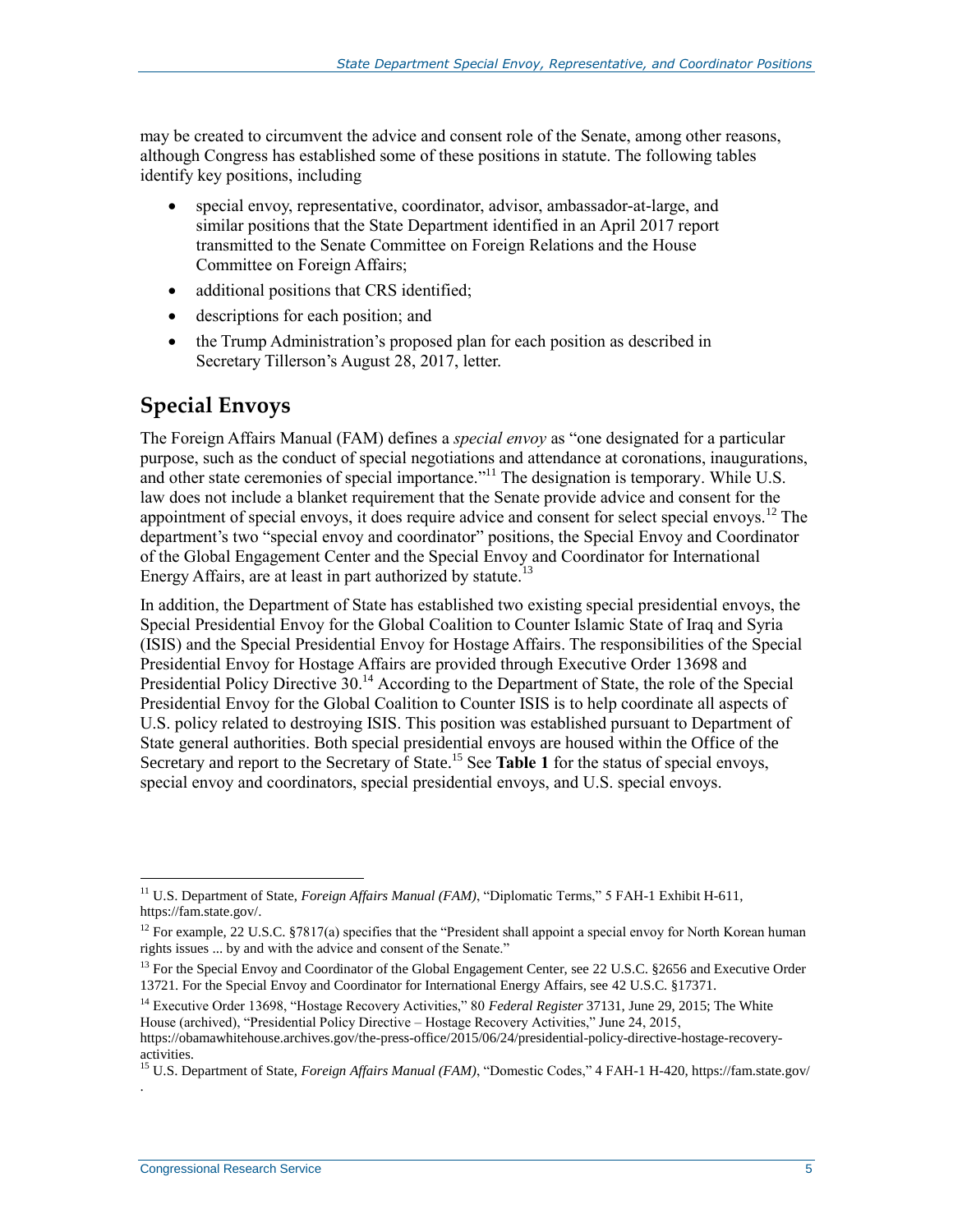| <b>Position Title</b><br>Year position was created                                                                                                              | <b>Current Occupant</b><br>Year appointed<br>Date of Senate<br>confirmation | <b>Authorization</b><br>Source(s)          | <b>Position</b><br><b>Reports to</b>                                                                              | <b>Administration</b><br>Proposal                                                                                                                              |
|-----------------------------------------------------------------------------------------------------------------------------------------------------------------|-----------------------------------------------------------------------------|--------------------------------------------|-------------------------------------------------------------------------------------------------------------------|----------------------------------------------------------------------------------------------------------------------------------------------------------------|
| Special Envoy for Climate<br>Change<br>Created 2001 (originally<br>Amb. and Special Envoy to<br>U.N. Framework Convention<br>on Climate Change)                 | Vacant                                                                      | Department of State<br>general authorities | Secretary of State                                                                                                | Remove the position<br>title, realign staff<br>and functions to the<br><b>Bureau of Oceans</b><br>and International<br>Environmental and<br>Scientific Affairs |
| Special Envoy for Closure<br>of the Guantanamo<br><b>Detention Facility</b><br>Created 2009                                                                     | Vacant                                                                      | Department of State<br>general authorities |                                                                                                                   | Secretary of State Remove the position                                                                                                                         |
| Special Envoy for the<br><b>Colombian Peace Process</b><br>Created 2015                                                                                         | Vacant                                                                      | Department of State<br>general authorities |                                                                                                                   | Secretary of State Remove the position                                                                                                                         |
| Special Envoy for Global<br><b>Food Security</b><br>Created 2014                                                                                                | Ted Lyng, Acting<br>Appointed 2017                                          | Department of State<br>general authorities | Secretary of State                                                                                                | Transfer the<br>functions and staff<br>of the position to<br><b>USAID</b>                                                                                      |
| Special Envoy for<br>Holocaust Issues<br>Created 1999                                                                                                           | Thomas Yazdgerdi<br>Appointed 2016                                          | Department of State<br>general authorities | Deputy Assistant<br>Secretary in the<br>Bureau of<br>European and<br>Eurasian Affairs                             | Retain and expand<br>the position                                                                                                                              |
| Special Envoy for the<br>Human Rights of LGBTI<br>Persons <sup>a</sup><br>Created 2015                                                                          | Vacant                                                                      | Department of State<br>general authorities | <b>Principal Deputy</b><br>Assistant<br>Secretary of the<br>Bureau of<br>Democracy,<br>Human Rights,<br>and Labor | No changes<br>proposed                                                                                                                                         |
| Special Envoy for Israeli-<br>Palestinian Negotiations<br>Created 1993 (according to<br>DOS, this is when the<br>"earliest comparable<br>position" was created) | Frank Lowenstein*<br>Appointed 2016                                         | Department of State<br>general authorities | Secretary of State No changes                                                                                     | proposed                                                                                                                                                       |
| Special Envoy for Libya<br>Created 2013                                                                                                                         | Vacant                                                                      | Department of State<br>general authorities | Assistant<br>Secretary of<br>Bureau of Near<br>Eastern Affairs                                                    | Remove the position<br>title, retain staff and<br>functions in the<br><b>Bureau of Near</b><br><b>Eastern Affairs</b>                                          |

#### <span id="page-8-0"></span>**Table 1. Special Envoys, Special Envoys and Coordinators, Special Presidential Envoys, U.S. Special Envoys**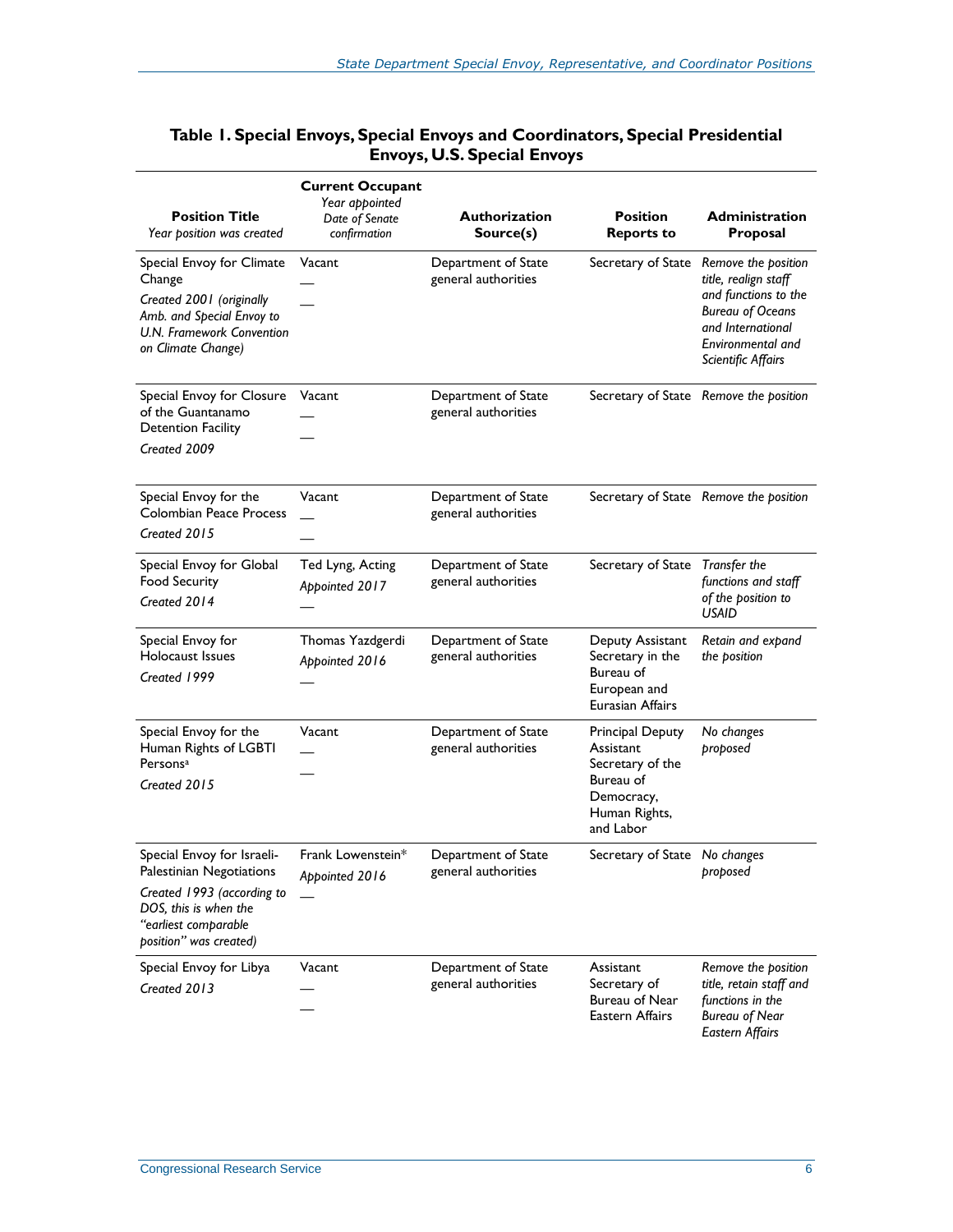| <b>Position Title</b><br>Year position was created                                                                      | <b>Current Occupant</b><br>Year appointed<br>Date of Senate<br>confirmation | <b>Authorization</b><br>Source(s)                                                                                           | <b>Position</b><br><b>Reports to</b>                                                | <b>Administration</b><br>Proposal                                                                                                                             |
|-------------------------------------------------------------------------------------------------------------------------|-----------------------------------------------------------------------------|-----------------------------------------------------------------------------------------------------------------------------|-------------------------------------------------------------------------------------|---------------------------------------------------------------------------------------------------------------------------------------------------------------|
| Special Envoy to Monitor<br>and Combat Anti-<br>Semitism<br>Created 2004                                                | Vacant                                                                      | 22 U.S.C. §2731; Global<br><b>Anti-Semitism Review Act</b><br>of 2004 (P.L. 108-332).                                       | Secretary of State                                                                  | Retain the position<br>and staff, realign<br>them under the<br>Bureau of<br>Democracy, Human<br>Rights, and Labor                                             |
| Special Envoy for North<br>Korean Human Rights<br>Issues**<br>Created 2004                                              | Vacant                                                                      | 22 U.S.C. §7817; North<br>Korean Human Rights<br>Act of 2004 (P.L. 108-<br>333), as amended.                                | Secretary of State                                                                  | Retain the position,<br>realign staff to and<br>dual-hat the position<br>with the Under<br>Secretary for Civilian<br>Security, Democracy,<br>and Human Rights |
| Special Envoy to the<br>Organization of Islamic<br>Cooperation<br>Created 2008                                          | Vacant                                                                      | Department of State<br>general authorities                                                                                  | Secretary of State                                                                  | Remove the position<br>title, realign staff<br>and functions to the<br>Office of<br><i><u><b>International</b></u></i><br>Religious Freedom                   |
| Special Envoy for Six-<br>Party Talksb<br>Created 2005                                                                  | Vacant                                                                      | Department of State<br>general authorities                                                                                  | Assistant<br>Secretary of<br>Bureau of East<br>Asian and Pacific<br><b>Affairs</b>  | Remove the position                                                                                                                                           |
| Special Envoy and<br>Coordinator of the Global<br><b>Engagement Center</b><br>Created 2016                              | Vacant                                                                      | 22 U.S.C. §2656; National<br>Defense Authorization<br>Act for Fiscal Year 2017<br>(P.L. 114-328); Executive<br>Order 13721. | <b>Under Secretary</b><br>for Public<br>Diplomacy and<br><b>Public Affairs</b>      | No changes<br>proposed                                                                                                                                        |
| Special Envoy and<br>Coordinator for<br>International Energy<br>Affairs***<br>Created 2007                              | Mary Bruce Warlick,<br>Acting<br>Appointed 2017                             | 42 U.S.C. §17371; Energy<br>Independence and<br>Security Act of 2007 (P.L.<br>$110-140$ ).                                  | <b>Under Secretary</b><br>for Economic<br>Growth, Energy,<br>and the<br>Environment | Remove the position<br>title, keep its staff<br>and functions in the<br><b>Bureau of Energy</b><br><b>Resources</b>                                           |
| Special Presidential Envoy<br>for the Global Coalition<br>to Counter Islamic State<br>of Iraq and Syria<br>Created 2014 | <b>Brett McGurk*</b><br>Appointed 2015                                      | Department of State<br>general authorities                                                                                  | Secretary of State No changes                                                       | proposed                                                                                                                                                      |
| Special Presidential Envoy<br>for Hostage Affairs<br>Created 2015                                                       | Julia Nesheiwat,<br>Acting*<br>Appointed 2015                               | Executive Order 13698<br>and Presidential Policy<br>Directive 30                                                            | Secretary of State Retain the position                                              | and staff, realign<br>them under the<br><b>Under Secretary for</b><br>Civilian Security,<br>Democracy, and<br><b>Human Rights</b>                             |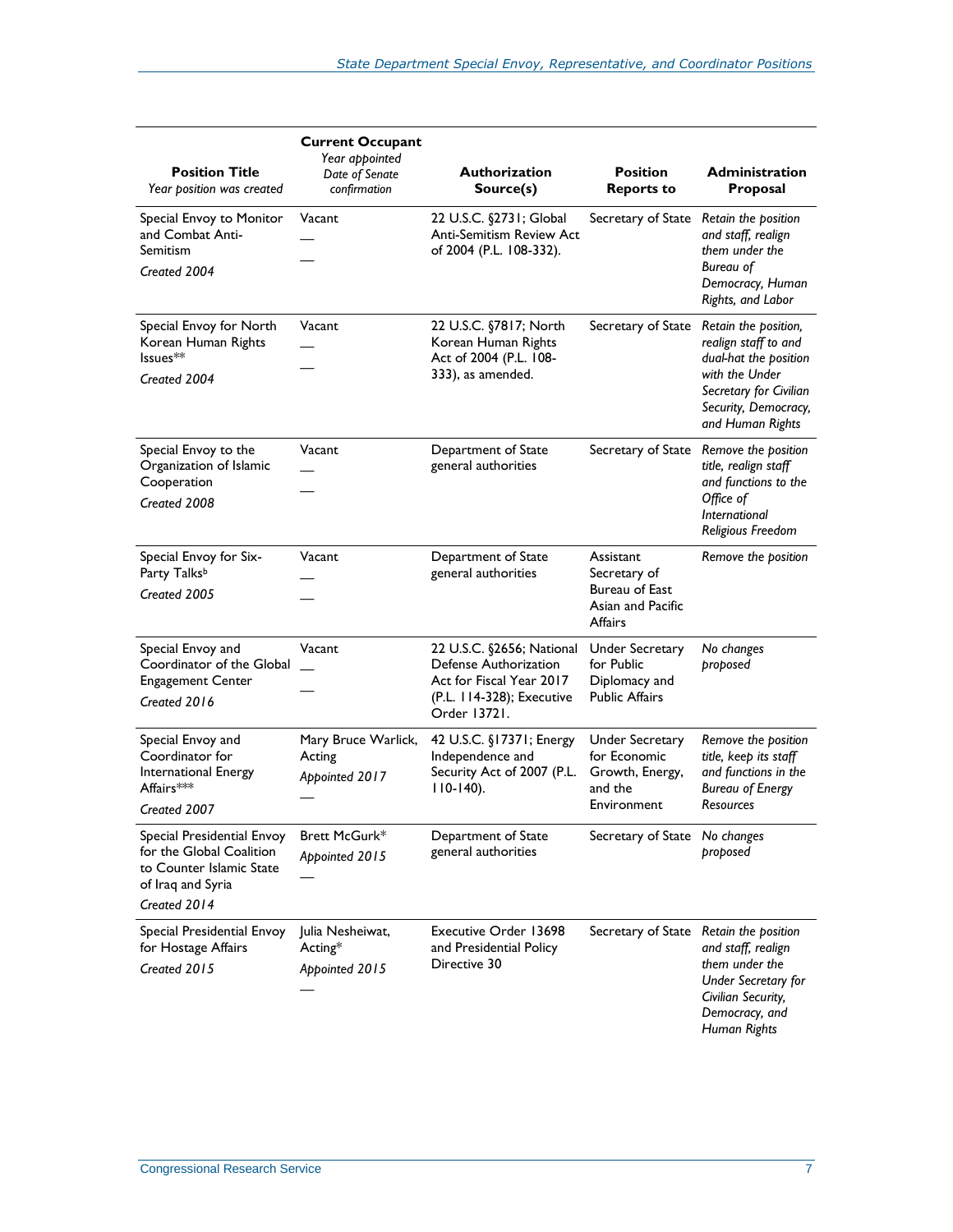| <b>Position Title</b><br>Year position was created                                                                                                             | <b>Current Occupant</b><br>Year appointed<br>Date of Senate<br>confirmation | <b>Authorization</b><br>Source(s)          | <b>Position</b><br><b>Reports to</b>                                    | <b>Administration</b><br><b>Proposal</b>                                                                              |
|----------------------------------------------------------------------------------------------------------------------------------------------------------------|-----------------------------------------------------------------------------|--------------------------------------------|-------------------------------------------------------------------------|-----------------------------------------------------------------------------------------------------------------------|
| U.S. Special Envoy to<br>Sudan and South Sudan<br>Created 1994 (according to<br>the DOS, this position was<br>expanded to include South<br>Sudan in 2007-2008) | Vacant                                                                      | Department of State<br>general authorities | Assistant<br>Secretary of<br><b>Bureau of African</b><br><b>Affairs</b> | Remove the position<br>title, realign staff<br>and functions to the<br><b>Bureau of African</b><br>Affairs            |
| U.S. Special Envoy for<br>Syriac<br>Created 2014                                                                                                               | <b>Michael Ratney</b><br>Appointed 2015                                     | Department of State<br>general authorities | Assistant<br>Secretary of<br>Bureau of Near<br>Eastern Affairs          | Remove the position<br>title, retain staff and<br>functions in the<br><b>Bureau of Near</b><br><b>Eastern Affairs</b> |

**Source:** Created by CRS based on American Foreign Service Association, "Special Envoys, Representatives, and Coordinators," August 3, 2017[, http://www.afsa.org/special-envoys-representatives-and-coordinators;](http://www.afsa.org/special-envoys-representatives-and-coordinators) U.S. Department of State, "Assistant Secretaries and Other Senior Officials," https://www.state.gov/r/pa/ei/biog/title/ as/; supplementary information provided by the Department of State in a report to the Senate Committee on Foreign Relations and the House Committee on Foreign Affairs, April 14, 2017.

**Notes:** \* indicates that the official in charge is not a career officer in the U.S. Foreign Service; \*\* indicates that the position holds the rank of Ambassador; \*\*\* indicates that the position holds the rank of Assistant Secretary.

- <span id="page-10-0"></span>a. The Special Envoy for the Human Rights of LGBTI Persons is dual-hatted as the Deputy Assistant Secretary of the Bureau of Democracy, Human Rights, and Labor.
- <span id="page-10-1"></span>b. The first two Special Envoys for Six-Party Talks were assigned the rank of Ambassador and confirmed by the Senate.
- <span id="page-10-2"></span>c. The U.S. Special Envoy for Syria is dual-hatted as the Deputy Assistant Secretary for Levant and Israeli-Palestinian Affairs in the Bureau of Near Eastern Affairs.

### **Special Representatives**

The roles, responsibilities, and protocol rankings of several *special representative* positions in the Department of State are addressed in U.S. law. For example, 22 U.S.C. §2567 authorizes the President to appoint, with the advice and consent of the Senate, "special representatives of the President for arms control, nonproliferation, and disarmament matters." This law further stipulates that "each Presidential Special Representative shall hold the rank of ambassador." The Foreign Affairs Manual provides information regarding the roles and responsibilities of select special representatives not mandated by statute.<sup>16</sup> See **[Table 2](#page-11-0)** for the status of special representatives and U.S. special representatives.

<sup>16</sup> For example, see U.S. Department of State, *Foreign Affairs Manual* (FAM), "Special Representative for International Labor Affairs," 1 FAM 515, http://fam.state.gov.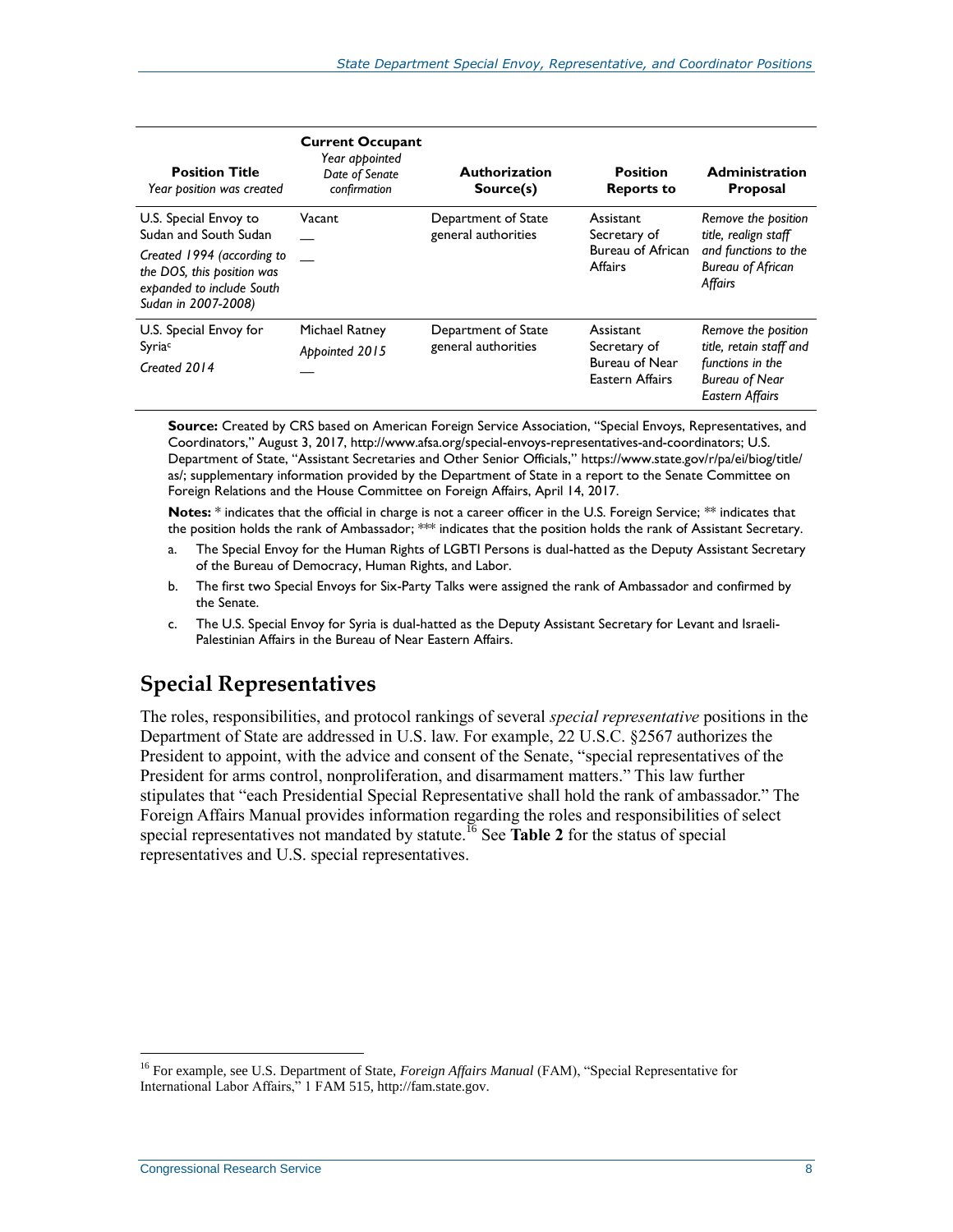| <b>Position Title</b><br>Year position was created                                                                                                                                                                                  | <b>Current Occupant</b><br>Year appointed<br>Date of Senate<br>confirmation | <b>Authorization</b><br>Source(s)                                                                                                                                                                        | <b>Position</b><br><b>Reports to</b>                                                            | <b>Administration</b><br>Proposal                                                                                                                                                                                                                                                                                         |
|-------------------------------------------------------------------------------------------------------------------------------------------------------------------------------------------------------------------------------------|-----------------------------------------------------------------------------|----------------------------------------------------------------------------------------------------------------------------------------------------------------------------------------------------------|-------------------------------------------------------------------------------------------------|---------------------------------------------------------------------------------------------------------------------------------------------------------------------------------------------------------------------------------------------------------------------------------------------------------------------------|
| Special Representative for<br>Afghanistan and Pakistan <sup>a</sup><br>**<br>Created 2001                                                                                                                                           | Alice G. Wells,<br>Acting<br>Appointed 2017                                 | Department of State<br>general authorities; 22<br>U.S.C. §7514 Afghanistan<br>Freedom Support Act of<br>2002 (P.L. 107-327), as<br>amended.                                                              | <b>Assistant Secretary</b><br>of Bureau of South<br>and Central Asian<br>Affairs                | Remove the position<br>title, realign staff<br>and functions to the<br><b>Bureau of South</b><br>and Central Asian<br><b>Affairs</b>                                                                                                                                                                                      |
| Special Representative for Vacant<br>the Arctic Region<br>Created 2014                                                                                                                                                              |                                                                             | Department of State<br>general authorities                                                                                                                                                               | Secretary of State                                                                              | Remove the position<br>title, realign staff<br>and functions to the<br><b>Bureau of Oceans</b><br>and International<br>Environmental and<br>Scientific Affairs                                                                                                                                                            |
| Special Representative for<br><b>Biological and Toxin</b><br><b>Weapons Convention</b><br>Issuesb <sup>**</sup><br>It is unclear when this<br>position was first created,<br>but DOS reports that it has<br>been filled for decades | Robert Wood<br>Appointed 2014<br>Confirmed July 15,<br>2014                 | 22 U.S.C. §2567; Arms<br>Control and<br>Disarmament Act (P.L.<br>87-297), as amended.                                                                                                                    | <b>Assistant Secretary</b><br>of Bureau of<br>International<br>Security and<br>Nonproliferation | No changes<br>proposed                                                                                                                                                                                                                                                                                                    |
| Special Representative for<br><b>Commercial and Business</b><br>Affairs<br>Created 2000                                                                                                                                             | Lisa Dyer, Acting<br>Appointed 2017                                         | Department of State<br>general authorities                                                                                                                                                               | <b>Assistant Secretary</b><br>of Bureau of<br>Economic and<br><b>Business Affairs</b>           | No changes<br>proposed                                                                                                                                                                                                                                                                                                    |
| Special Representative for<br><b>Environment and Water</b><br>Resources<br>Created 2010                                                                                                                                             | Vacant                                                                      | 22 U.S.C. §2152h(e)(2);<br>Senator Paul Simon<br>Water for the World Act<br>of 2014 (P.L. 113-289); 22<br>U.S.C. §2686a; Foreign<br>Relations Authorization<br>Act, FY1992 and FY1993<br>(P.L. 102-138). | Under Secretary for<br>Economic Growth,<br>Energy, and the<br>Environment                       | Retain the position,<br>dual-hat the position<br>with that of the<br><b>Assistant Secretary</b><br>for Oceans and<br><b>International</b><br>Environmental and<br>Scientific Affairs,<br>realign staff and<br>functions to the<br><b>Bureau of Oceans</b><br>and International<br>Environmental and<br>Scientific Affairs |
| Special Representative for<br>Global Partnerships<br>Created 2008                                                                                                                                                                   | Thomas Debass,<br>Acting<br>Appointed 2016                                  | Department of State<br>general authorities                                                                                                                                                               | Secretary of State                                                                              | Remove the position<br>title, realign staff<br>and functions to the<br>Office of<br>Management Policy,<br>Rightsizing, and<br>Innovation                                                                                                                                                                                  |

#### <span id="page-11-0"></span>**Table 2. Representatives, Senior Representatives, Special Representatives, U.S. Special Representatives**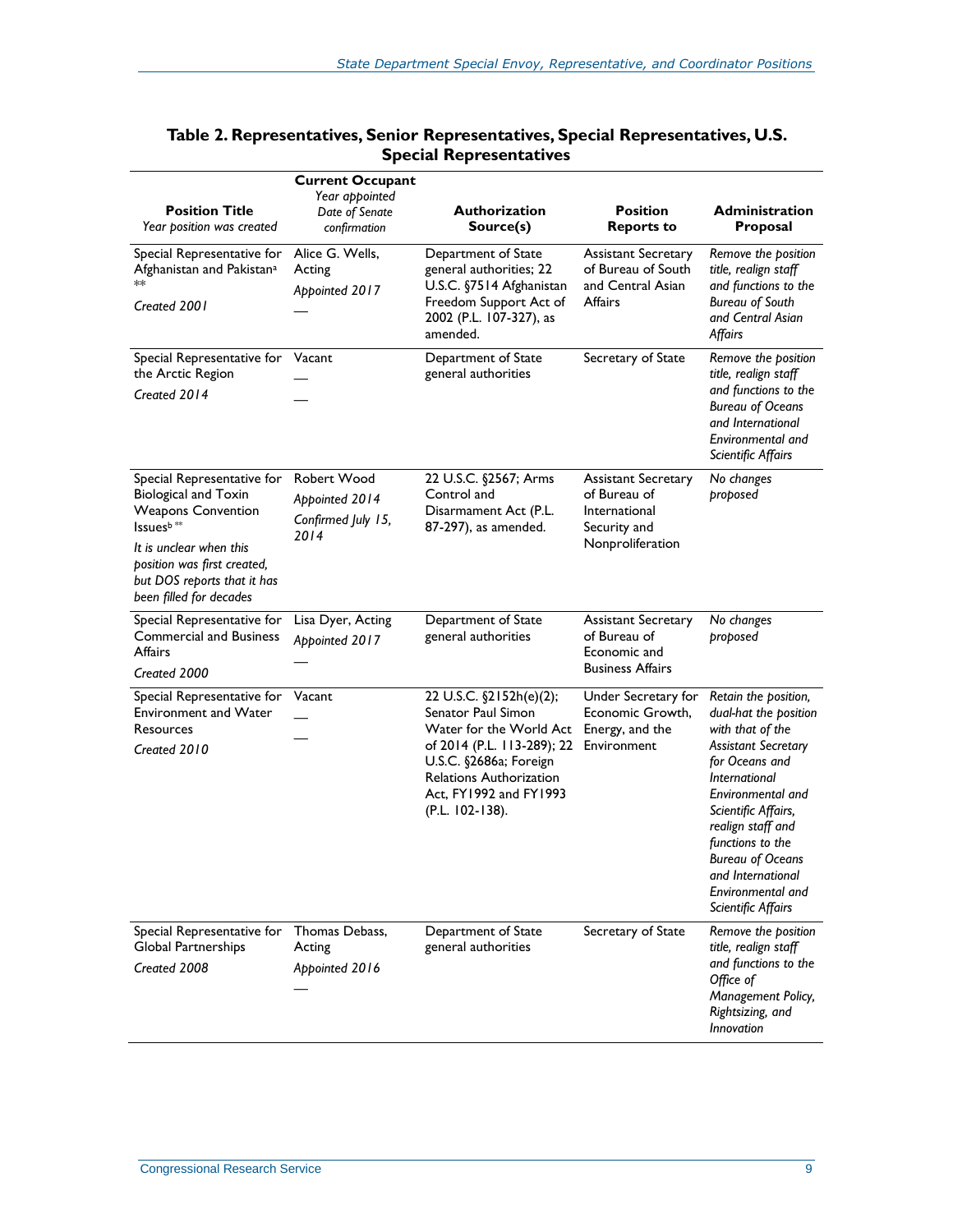| <b>Position Title</b><br>Year position was created                                                                                                                                                                            | <b>Current Occupant</b><br>Year appointed<br>Date of Senate<br>confirmation | <b>Authorization</b><br>Source(s)                                                                                                                                                          | <b>Position</b><br><b>Reports to</b>                                                                        | <b>Administration</b><br>Proposal                                                                                                |
|-------------------------------------------------------------------------------------------------------------------------------------------------------------------------------------------------------------------------------|-----------------------------------------------------------------------------|--------------------------------------------------------------------------------------------------------------------------------------------------------------------------------------------|-------------------------------------------------------------------------------------------------------------|----------------------------------------------------------------------------------------------------------------------------------|
| Special Representative for<br>the Great Lakes Region of<br>Africa<br>Created 1993                                                                                                                                             | Laurence Wohlers<br>Appointed 2017                                          | Department of State<br>general authorities; 22<br>U.S.C. §2151 note;<br>Democratic Republic of<br>the Congo Relief,<br>Security, and Democracy<br>Promotion Act of 2006<br>(P.L. 109-456). | Secretary of State                                                                                          | Remove the position<br>title, realign staff<br>and functions to the<br><b>Bureau of African</b><br>Affairs                       |
| Special Representative for<br><b>International Labor Affairs</b><br>According to DOS, this<br>position was established in<br>the mid-1990s but there<br>was a gap in filling the<br>position for several years,<br>until 2010 | Vacant                                                                      | Department of State<br>general authorities                                                                                                                                                 | Principal Deputy<br><b>Assistant Secretary</b><br>of the Bureau of<br>Democracy, Human<br>Rights, and Labor | Remove the position<br>title, realign staff<br>and functions to the<br><b>Bureau of</b><br>Democracy, Human<br>Rights, and Labor |
| Special Representative to<br><b>Muslim Communities</b><br>Created 2014                                                                                                                                                        | Vacant                                                                      | Department of State<br>general authorities                                                                                                                                                 | Secretary of State                                                                                          | Remove the position<br>title, realign staff<br>and functions to the<br>Office of<br>International<br>Religious Freedom           |
| Special Representative of<br>North Korea Policy <sup>c</sup><br>Created 2011                                                                                                                                                  | Joseph Yun<br>Appointed 2016                                                | Department of State<br>general authorities                                                                                                                                                 | Assistant Secretary<br>of the Bureau of<br>East Asian and<br>Pacific Affairs                                | No changes<br>proposed                                                                                                           |
| Special Representative for<br>the Quadrennial<br>Diplomacy and<br>Development Review<br>Created 2014                                                                                                                          | Vacant                                                                      | Department of State<br>general authorities                                                                                                                                                 | Deputy Secretary of Remove the position<br>State                                                            |                                                                                                                                  |
| U.S. Special<br>Representative to the<br>Organization of Eastern<br>Caribbean Statesd **<br>Created 2012                                                                                                                      | Linda Taglialatela<br>Appointed 2015<br>Confirmed December<br>9, 2015       | Department of State<br>general authorities                                                                                                                                                 | <b>Assistant Secretary</b><br>of the Bureau of<br>Western<br>Hemisphere Affairs                             | Position not<br>addressed in<br>Secretary Tillerson's<br>letter                                                                  |
| U.S. Special<br>Representative for<br>Religion and Global Affairs<br>Created 2013                                                                                                                                             | Amy Lillis, Acting<br>Appointed 2017                                        | Department of State<br>general authorities                                                                                                                                                 | Secretary of State                                                                                          | Remove the position<br>title, realign staff<br>and functions to the<br>Office of<br>International<br>Religious Freedom           |

**Source:** Created by CRS based on American Foreign Service Association, "Special Envoys, Representatives, and Coordinators," August 3, 2017, http://www.afsa.org/special-envoys-representatives-and-coordinators; U.S. Department of State, "Assistant Secretaries and Other Senior Officials," [https://www.state.gov/r/pa/ei/biog/title/](https://www.state.gov/r/pa/ei/biog/title/as/) [as/;](https://www.state.gov/r/pa/ei/biog/title/as/) supplementary information provided by the Department of State in a report to the Senate Committee on Foreign Relations and the House Committee on Foreign Affairs, April 14, 2017.

**Notes:** \* indicates that the official in charge is not a career officer in the U.S. Foreign Service; \*\* indicates that the position holds the rank of Ambassador; \*\*\* indicates that the position holds the rank of Assistant Secretary.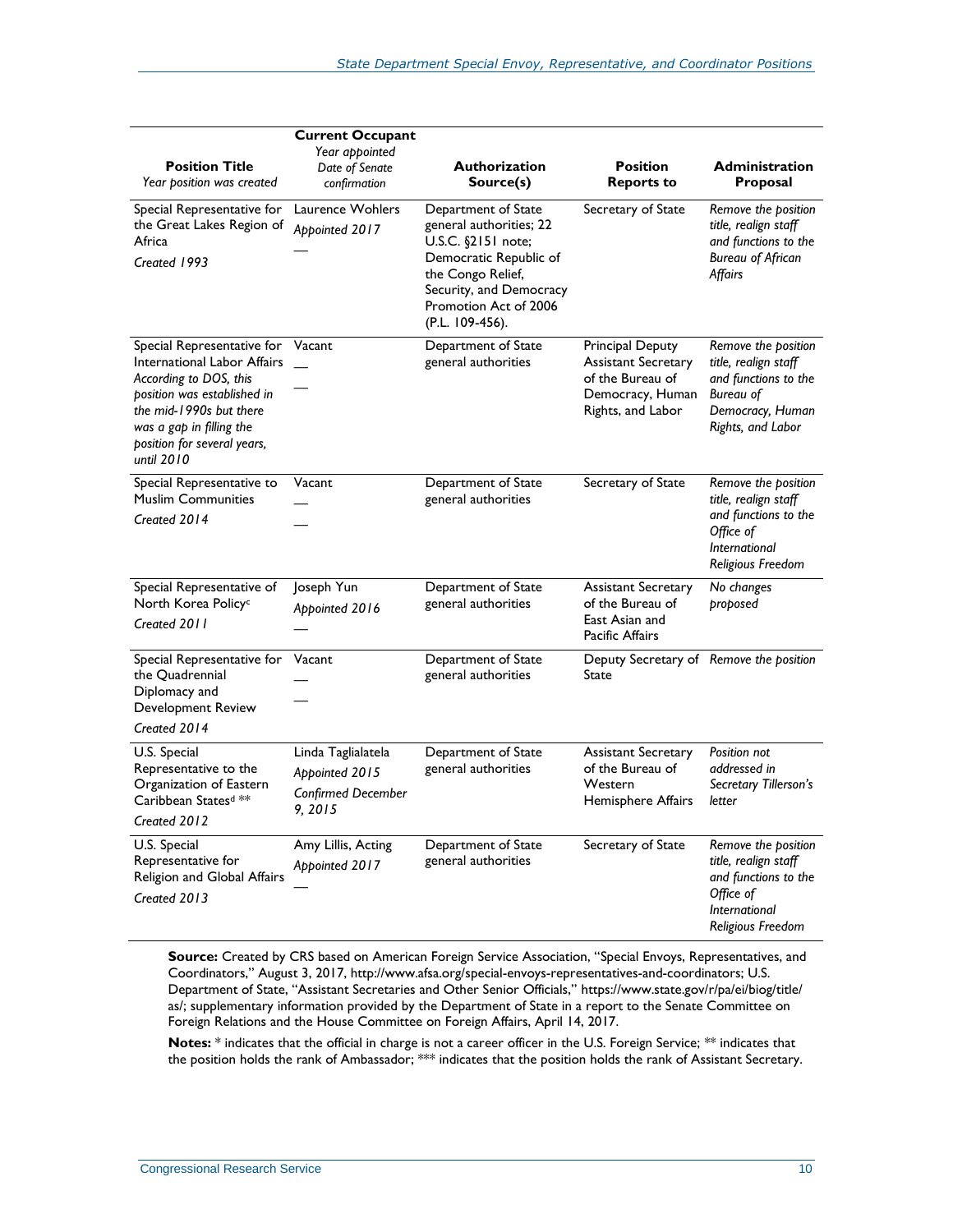- <span id="page-13-0"></span>a. The Special Representative for Afghanistan and Pakistan was not established by statute. However, the Special Representative is dual-hatted as the Coordinator for Afghanistan and Pakistan, which is a congressionally authorized position (with regard to Afghanistan) pursuant to 22 U.S.C. §7514.
- <span id="page-13-1"></span>b. The Special Representative for Biological and Toxin Weapons Convention Issues is dual-hatted as U.S. Representative to the Conference on Disarmament.
- <span id="page-13-2"></span>c. The Special Representative of North Korea Policy is dual-hatted as Deputy Assistant Secretary for Korea and Japan in the Bureau of East Asian and Pacific Affairs.
- <span id="page-13-3"></span>d. The U.S. Special Representative to the Organization of Eastern Caribbean State is dual-hatted as Ambassador to Barbados and the Eastern Caribbean.

### **Coordinators**

Neither U.S. law nor the Foreign Affairs Manual offers a basic definition or generic overview of the roles, responsibilities, and protocol for the ranking of coordinators, lead coordinators, senior coordinators, special coordinators, or U.S. coordinators (hereafter, coordinators) in the Department of State. However, the duties of the congressionally authorized coordinator positions are provided in statute.<sup>17</sup> When not detailed in the FAM, descriptions of the coordinator positions that are not congressionally authorized are sometimes available on the Department of State's website.<sup>18</sup> See **[Table 3](#page-13-4)** for the status of coordinators.

<span id="page-13-4"></span>

| <b>Position Title</b><br>Year position was created                                      | <b>Current Occupant</b><br>Year appointed<br>Date of Senate<br>confirmation | <b>Authorization</b><br>Source(s)                                                                                                                                                                                                    | <b>Position</b><br><b>Reports to</b>                                                           | <b>Administration</b><br><b>Proposal</b>                                                                               |
|-----------------------------------------------------------------------------------------|-----------------------------------------------------------------------------|--------------------------------------------------------------------------------------------------------------------------------------------------------------------------------------------------------------------------------------|------------------------------------------------------------------------------------------------|------------------------------------------------------------------------------------------------------------------------|
| Coordinator for Cyber<br><b>Issues</b><br>Created 2011                                  | Vacant                                                                      | Department of State<br>general authorities                                                                                                                                                                                           | Secretary of State                                                                             | Remove the position<br>title, realign staff<br>and functions to the<br><b>Bureau of Economic</b><br>& Business Affairs |
| Coordinator for<br>Reconstruction and<br>Stabilization <sup>a</sup> ***<br>Created 2004 | Thomas Hushek.<br><b>Acting Appointed</b><br>2015                           | 22 U.S.C. §2734(a); State<br>Department Basic<br>Authorities Act of 1956<br>(P.L. 84-885), as<br>amended, 22 U.S.C. 2368<br>note; The Reconstruction<br>and Stabilization Civilian<br>Management Act, (P.L.<br>110-417), as amended. | Under Secretary of<br><b>State for Civilian</b><br>Security,<br>Democracy, and<br>Human Rights | Position not<br>addressed in<br>Secretary Tillerson's<br>letter                                                        |
| Coordinator for Sanctions Vacant<br>Policy<br>Created 2013                              |                                                                             | Department of State<br>general authorities                                                                                                                                                                                           | Secretary of State                                                                             | Remove the position<br>title, realign staff<br>and functions to the<br>Secretary's Policy<br><b>Planning Staff</b>     |

#### **Table 3. Coordinators**

<sup>&</sup>lt;sup>17</sup> For example, the authorities of Special Coordinator for Tibetan Issues and the Special Coordinator for Water Resources are provided for in 22 U.S.C. §6901 and 22 U.S.C. §2152h, respectively.

<sup>&</sup>lt;sup>18</sup> For example, see U.S. Department of State, "Office of the Coordinator for Cyber Issues," https://www.state.gov/s/ cyberissues/ and U.S. Department of State, "Office of the Haiti Special Coordinator," https://www.state.gov/p/wha/ci/ ha/hsc/.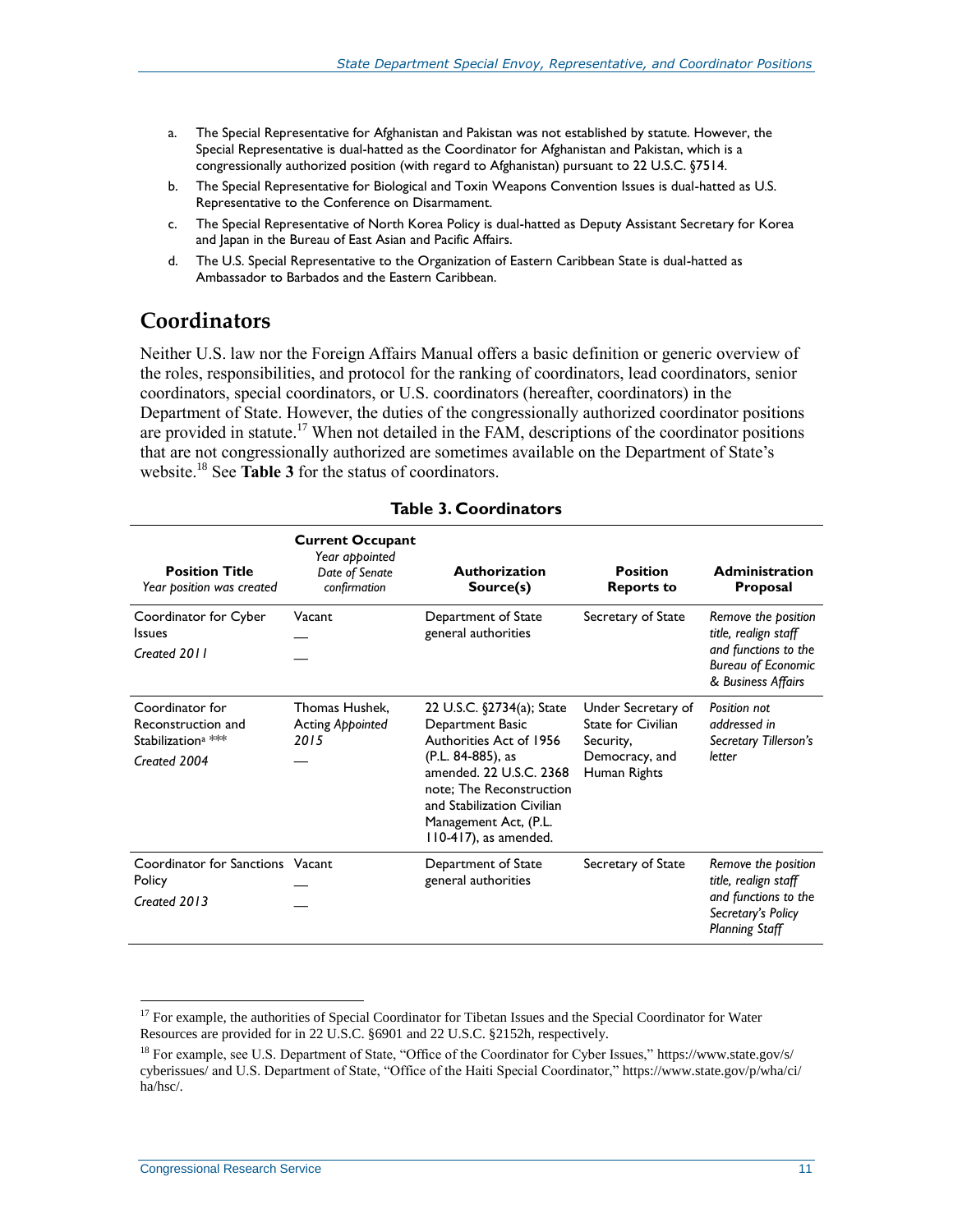| <b>Position Title</b><br>Year position was created                                                                                                                                                                                         | <b>Current Occupant</b><br>Year appointed<br>Date of Senate<br>confirmation | <b>Authorization</b><br>Source(s)                                                                                                                                                                                                                                             | <b>Position</b><br><b>Reports to</b>                                                            | Administration<br><b>Proposal</b>                                                                                        |
|--------------------------------------------------------------------------------------------------------------------------------------------------------------------------------------------------------------------------------------------|-----------------------------------------------------------------------------|-------------------------------------------------------------------------------------------------------------------------------------------------------------------------------------------------------------------------------------------------------------------------------|-------------------------------------------------------------------------------------------------|--------------------------------------------------------------------------------------------------------------------------|
| Coordinator for Threat<br>Reduction Programs**<br>Created 2009                                                                                                                                                                             | Vacant                                                                      | 22 U.S.C. §2567; Arms<br>Control and<br>Disarmament Act (P.L.<br>87-297), as amended.                                                                                                                                                                                         | <b>Assistant Secretary</b><br>of Bureau of<br>International<br>Security and<br>Nonproliferation | No changes<br>proposed                                                                                                   |
| Coordinator for U.S.<br>Assistance to Europe,<br>Eurasia, and Central Asia<br>Created 1989, 1990 (this<br>position comprises two<br>congressionally mandated<br>positions that were later<br>combined by the<br>Department of State (DOS)) | Vacant                                                                      | 22 U.S.C. §5461; Support<br>for East European<br>Democracy (SEED) Act<br>(P.L. 101-179), as<br>amended; 22 U.S.C.<br>§5812; Freedom for<br>Russia and Emerging<br>Eurasian Democracies<br>and Open Markets<br>(FREEDOM) Support Act<br>of 1992 (P.L. 102-511), as<br>amended. | <b>Assistant Secretary</b><br>of Bureau of<br>European and<br><b>Eurasian Affairs</b>           | No changes<br>proposed                                                                                                   |
| Lead Coordinator for Iran<br>Nuclear Implementation<br>Created 2015                                                                                                                                                                        | <b>Stephen Mull</b><br>Appointed 2015                                       | Department of State<br>general authorities                                                                                                                                                                                                                                    | Deputy Secretary of Remove the position<br>State                                                | title, realign staff<br>and functions to the<br><b>Bureau of</b><br>International<br>Security and<br>Nonproliferation    |
| Senior Coordinator for<br>International Information<br>Technology Diplomacy <sup>b</sup><br>stojojoj:<br>Created 2014                                                                                                                      | Vacant                                                                      | Department of State<br>general authorities                                                                                                                                                                                                                                    | Secretary of State                                                                              | Remove the position<br>title, realign staff<br>and functions to the<br><b>Bureau of Economic</b><br>and Business Affairs |
| Senior Coordinator for<br>Knowledge Management<br>Created 2015                                                                                                                                                                             | Vacant                                                                      | Department of State<br>general authorities                                                                                                                                                                                                                                    | Deputy Secretary of Position not<br>State                                                       | addressed in<br>Secretary Tillerson's<br>letter                                                                          |
| Special Coordinator for<br>Haitic **<br>Created 1993                                                                                                                                                                                       | Kenneth Merten<br>Appointed 2015                                            | Department of State<br>general authorities                                                                                                                                                                                                                                    | <b>Assistant Secretary</b><br>of the Bureau of<br>Western<br>Hemisphere Affairs                 | Remove the position<br>title, keep its staff<br>and functions in the<br><b>Bureau of Western</b><br>Hemisphere Affairs   |
| Special Coordinator for<br>Tibetan Issues <sup>d ****</sup><br>Created 1993                                                                                                                                                                | Vacant                                                                      | 22 U.S.C. §6901 note;<br>Tibetan Policy Act of<br>2002 (P.L. 107-228), as<br>amended.                                                                                                                                                                                         | Secretary of State                                                                              | No changes<br>proposed                                                                                                   |
| Transparency<br>Coordinator<br>Created 2015                                                                                                                                                                                                | Vacant                                                                      | Department of State<br>general authorities                                                                                                                                                                                                                                    | Deputy Secretary of Remove the position<br>State                                                |                                                                                                                          |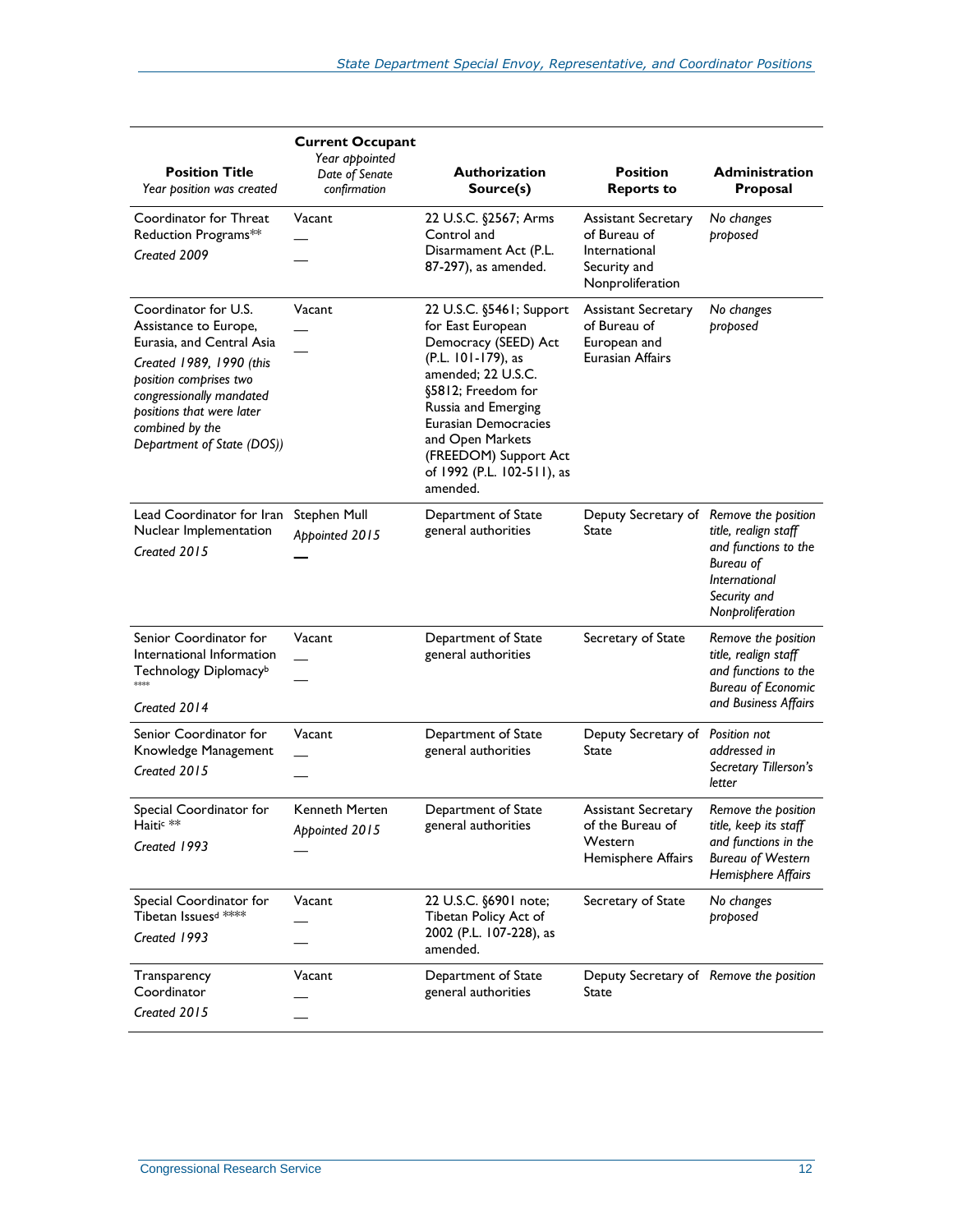| <b>Position Title</b><br>Year position was created                                                                | <b>Current Occupant</b><br>Year appointed<br>Date of Senate<br>confirmation | <b>Authorization</b><br>Source(s)          | <b>Position</b><br><b>Reports to</b>                                                  | <b>Administration</b><br><b>Proposal</b>                                                                                |
|-------------------------------------------------------------------------------------------------------------------|-----------------------------------------------------------------------------|--------------------------------------------|---------------------------------------------------------------------------------------|-------------------------------------------------------------------------------------------------------------------------|
| U.S. Coordinator for<br>International<br>Communications and<br>Information Policy <sup>e</sup> **<br>Created 1983 | Julie Zoller, Acting *<br>Appointed 2017                                    | Department of State<br>general authorities | <b>Assistant Secretary</b><br>of Bureau of<br>Economic and<br><b>Business Affairs</b> | Remove the position<br>title, keep its staff<br>and functions in the<br><b>Bureau of Economic</b><br>& Business Affairs |

**Source:** Created by CRS based on American Foreign Service Association, "Special Envoys, Representatives, and Coordinators," August 3, 2017, http://www.afsa.org/special-envoys-representatives-and-coordinators; U.S. Department of State, "Assistant Secretaries and Other Senior Officials," [https://www.state.gov/r/pa/ei/biog/title/](https://www.state.gov/r/pa/ei/biog/title/as/) [as/;](https://www.state.gov/r/pa/ei/biog/title/as/) supplementary information provided by the Department of State in a report to the Senate Committee on Foreign Relations and the House Committee on Foreign Affairs, April 14, 2017.

Notes: \* indicates that the official in charge is not a career officer in the U.S. Foreign Service; \*\* indicates that the position holds the rank of Ambassador; \*\*\* indicates that the position holds the rank of Assistant Secretary,  $*$  indicates that the position holds the rank of Under Secretary.

- <span id="page-15-0"></span>a. The Coordinator for Reconstruction and Stabilization is dual-hatted as the Assistant Secretary for the Bureau of Conflict and Stabilization.
- <span id="page-15-1"></span>b. The Senior Coordinator for International Information Technology Diplomacy is dual-hatted as the Under Secretary of State for Economic Growth, Energy, and the Environment.
- <span id="page-15-2"></span>c. The Special Coordinator for Haiti is dual-hatted as Principal Deputy Assistant Secretary with responsibility for Haiti, Canada, Caribbean Affairs in the Bureau of Western Hemisphere Affairs.
- <span id="page-15-3"></span>d. The Special Coordinator for Tibetan Issues is dual-hatted as the Under Secretary of State for Civilian Security, Democracy, and Human Rights.
- <span id="page-15-4"></span>e. The U.S. Coordinator for International Communications and Information Policy is dual-hatted as a Deputy Assistant Secretary in the Bureau of Economic & Business Affairs.

#### **Advisors**

U.S. law does not define the general roles, responsibilities, and protocol ranking of senior advisors and special advisors in the Department of State. The Foreign Affairs Manual makes note of the general responsibilities of special advisors assigned to the department's regional bureaus, dividing them into the categories of labor advisors, economic advisors, political-military advisors, regional planning advisors, and United Nations advisors. The FAM adds that "some bureaus combine a number of these advisors into one office unit under a director" and includes information about the responsibilities of public affairs advisors assigned to both regional and functional bureaus.<sup>19</sup> However, these broader guidelines do not appear to apply generally to those advisors placed outside of regional bureaus.<sup>20</sup> Senior advisors and special advisors in functional bureaus tend to have significant influence over a narrow functional area, while senior advisors and special advisors in regional bureaus support a broader scope of bureau activities with less leadership responsibility. This distinction may explain why the senior advisors and special advisors identified by the department and listed below are located outside regional bureaus.

 $\overline{a}$ <sup>19</sup> U.S. Department of State, *Foreign Affairs Manual (FAM)*, "Special Advisors," 1 FAM 118, https://fam.state.gov/.

 $^{20}$  For example, the Special Advisors for Innovation and Technology and Secretary Initiatives are housed within the Office of the Secretary. See U.S. Department of State, *Foreign Affairs Manual (FAM)*, "Domestic Codes," 4 FAH-1 Exhibit H-420, https://fam.state.gov/.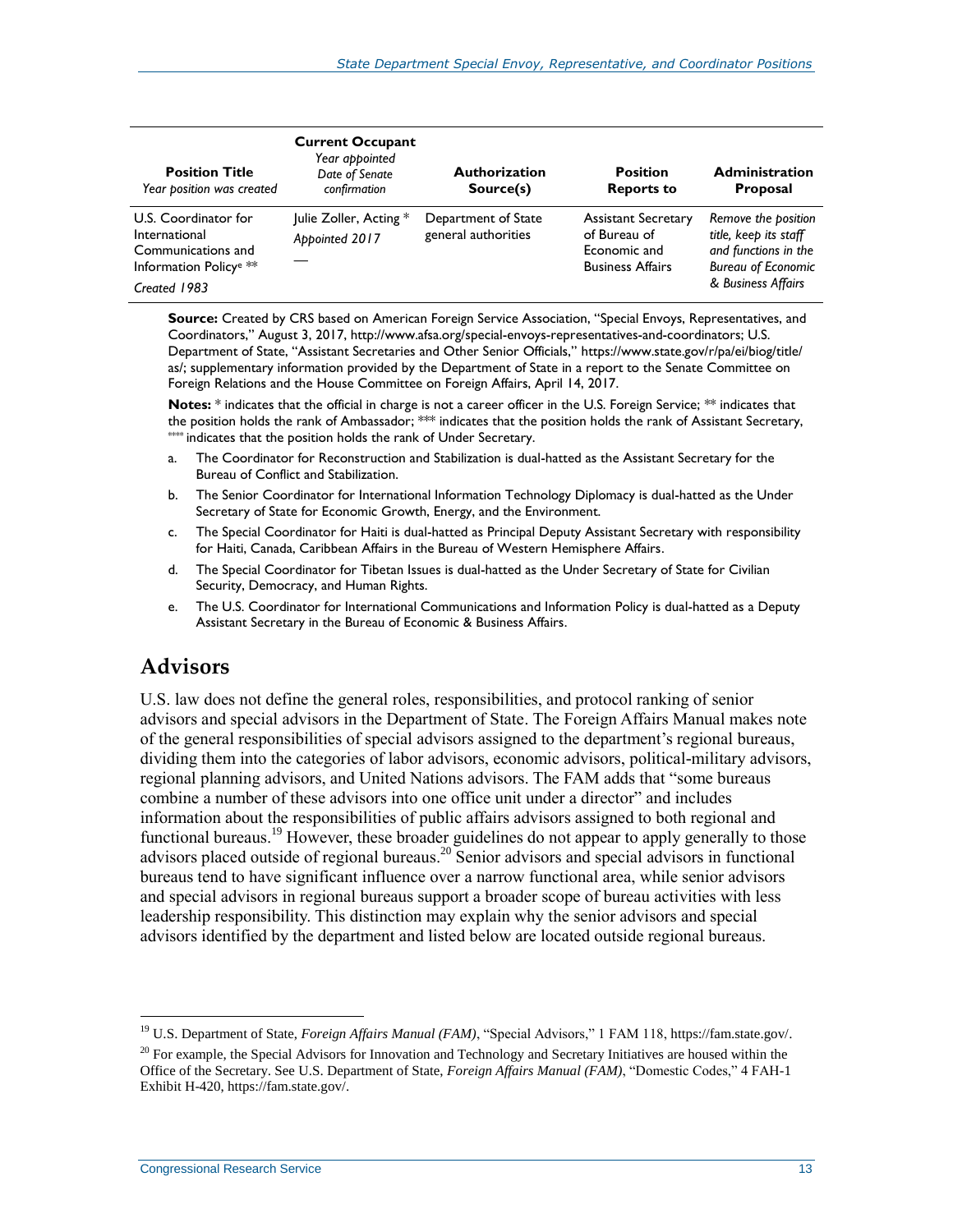Position descriptions for some department advisors are available on the department's website.<sup>21</sup> See **[Table 4](#page-16-0)** for the status of senior advisors and special advisors.

<span id="page-16-0"></span>

| <b>Position Title</b><br>Year position was created                                    | <b>Current Occupant</b><br>Year appointed<br>Date of Senate<br>confirmation | <b>Authorization</b><br>Source(s)          | <b>Position</b><br><b>Reports to</b>                                                                       | <b>Administration</b><br>Proposal                                                                                                                   |
|---------------------------------------------------------------------------------------|-----------------------------------------------------------------------------|--------------------------------------------|------------------------------------------------------------------------------------------------------------|-----------------------------------------------------------------------------------------------------------------------------------------------------|
| Senior Advisor for<br>Partner Engagement on<br>Syria Foreign Fighters<br>Created 2015 | Vacant                                                                      | Department of State<br>general authorities | Assistant<br>Secretary of<br>Bureau of<br>Counterterroris<br>m                                             | Remove the position<br>title, keep its staff<br>and functions in the<br>Bureau of<br>Counterterrorism<br>and Countering<br><b>Violent Extremism</b> |
| Senior Advisor for<br>Security Negotiations and<br>Agreements<br>Created 1995         | Vacant                                                                      | Department of State<br>general authorities | Principal Deputy<br>Assistant<br>Secretary in the<br>Bureau of Political letter<br>and Military<br>Affairs | Position not<br>addressed in<br>Secretary Tillerson's                                                                                               |
| Special Advisor for<br>Children's Issues<br>Created 2010                              | Vacant                                                                      | Department of State<br>general authorities | Assistant<br>Secretary of<br>Bureau of<br>Consular Affairs                                                 | No changes<br>proposed                                                                                                                              |
| Special Advisor for<br><b>Conflict Diamonds</b><br>Created 2001                       | Vacant                                                                      | Department of State<br>general authorities | Deputy Assistant<br>Secretary in the<br>Bureau of<br>Economic and<br><b>Business Affairs</b>               | Remove the position<br>title, keep its staff<br>and functions in the<br><b>Bureau of Economic</b><br>& Business Affairs                             |
| Special Advisor for Global<br>Youth Issues<br>Created 2011                            | Andy Rabens<br>Appointed 2014                                               | Department of State<br>general authorities | Under Secretary<br>for Civilian<br>Security,<br>Democracy, and<br>Human Rights                             | Remove the position                                                                                                                                 |
| Special Advisor for<br>Holocaust Issues<br>Created 2013                               | <b>Stuart Eizenstat</b><br>Appointed 2013                                   | Department of State<br>general authorities | Assistant<br>Secretary of<br>European and<br>Eurasian Affairs                                              | Absorb office and<br>staff into that of the<br>Special Envoy for<br><b>Holocaust Issues</b>                                                         |
| Special Advisor for<br>International Disability<br><b>Rights</b><br>Created 2010      | Vacant                                                                      | Department of State<br>general authorities | Principal Deputy<br>Assistant<br>Secretary in the<br>Bureau of<br>Democracy,<br>Human Rights,<br>and Labor | Remove the position<br>title, realign staff<br>and functions to the<br>Bureau of<br>Democracy, Human<br>Rights, and Labor                           |

#### **Table 4. Senior Advisors, Special Advisors**

<sup>&</sup>lt;sup>21</sup> For example, see U.S. Department of State, Bureau of Democracy, Human Rights, and Labor, "International Disability Rights," https://www.state.gov/j/drl/sadr.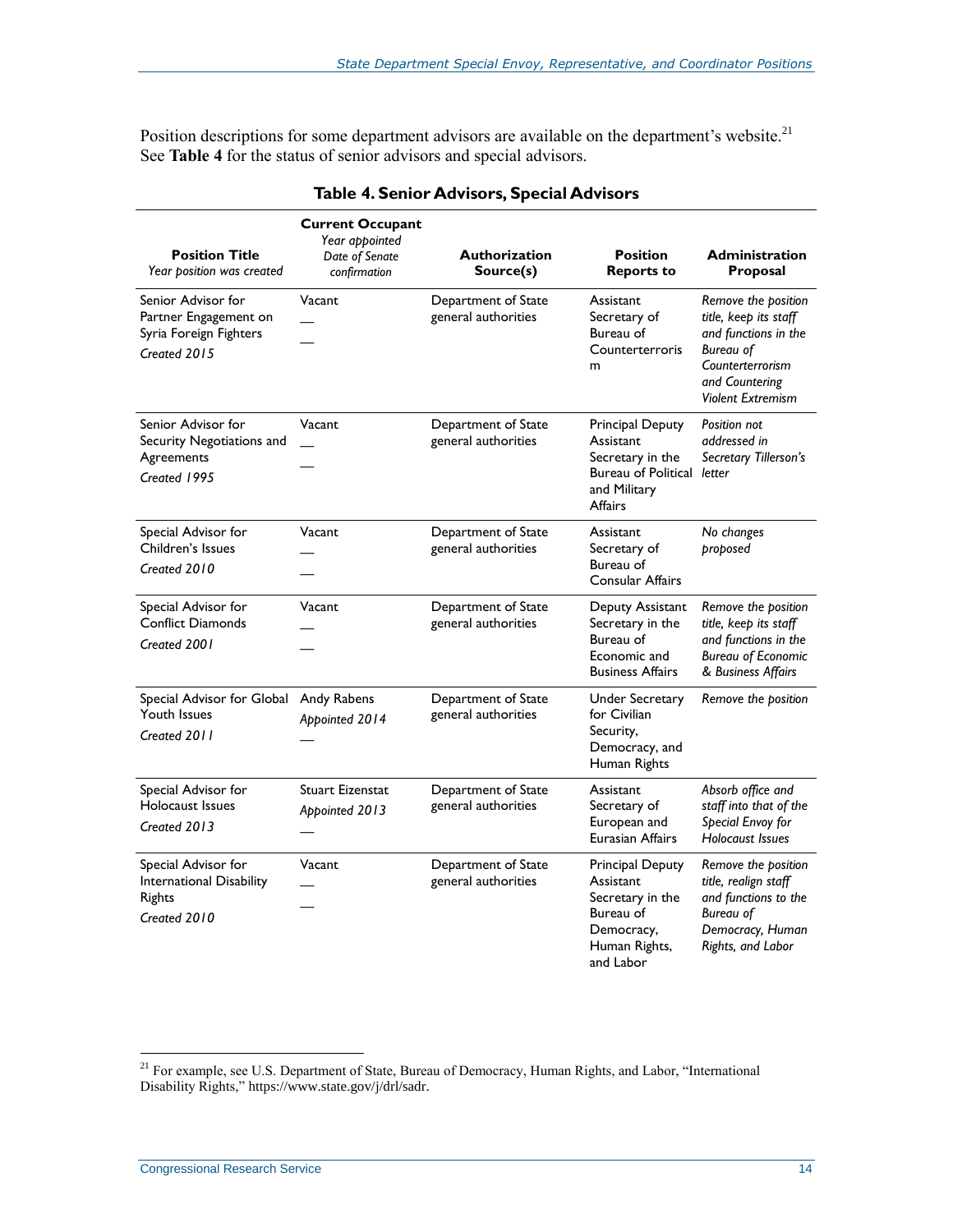| <b>Position Title</b><br>Year position was created                                                                      | <b>Current Occupant</b><br>Year appointed<br>Date of Senate<br>confirmation | <b>Authorization</b><br>Source(s)                                                                                            | <b>Position</b><br><b>Reports to</b>                                         | <b>Administration</b><br><b>Proposal</b>                                                                             |
|-------------------------------------------------------------------------------------------------------------------------|-----------------------------------------------------------------------------|------------------------------------------------------------------------------------------------------------------------------|------------------------------------------------------------------------------|----------------------------------------------------------------------------------------------------------------------|
| Special Advisor for<br>Religious Minorities in the<br>Near East and<br>South/Central Asia <sup>**</sup><br>Created 2015 | Knox Thames*<br>Appointed 2015                                              | 22 U.S.C. §6411 note;<br>Near East and South<br>Central Asia Religious<br>Freedom Act of 2014<br>$(P.L. 113-161).$           | Ambassador-at-<br>Large for<br>International<br>Religious<br>Freedom         | Keep the position<br>title, realign staff<br>and functions to the<br>Office of<br>International<br>Religious Freedom |
| Special Advisor for<br>Secretary Initiatives<br>Created 2014                                                            | Vacant                                                                      | Department of State<br>general authorities                                                                                   |                                                                              | Secretary of State Remove the position                                                                               |
| Special Advisor for<br>Ukraine Negotiations<br>Created 2017                                                             | Kurt Volker*<br>Appointed 2017                                              | Department of State<br>general authorities                                                                                   | Secretary of State                                                           | Position not<br>addressed in<br>Secretary Tillerson's<br>letter                                                      |
| Science and Technology<br>Advisor<br>Created 2001                                                                       | Vacant                                                                      | 22 U.S.C. §2651a note;<br><b>Foreign Relations</b><br>Authorization Act,<br>FY2000 and FY2001 (P.L.<br>106-113), as amended. | Under Secretary<br>for Economic<br>Growth, Energy,<br>and the<br>Environment | No changes<br>proposed                                                                                               |

**Source:** Created by CRS based on American Foreign Service Association, "Special Envoys, Representatives, and Coordinators," August 3, 2017[, http://www.afsa.org/special-envoys-representatives-and-coordinators;](http://www.afsa.org/special-envoys-representatives-and-coordinators) U.S. Department of State, "Assistant Secretaries and Other Senior Officials," https://www.state.gov/r/pa/ei/biog/title/ as/; supplementary information provided by the Department of State in a report to the Senate Committee on Foreign Relations and the House Committee on Foreign Affairs, April 14, 2017.

**Notes:** \* indicates that the official in charge is not a career officer in the U.S. Foreign Service; \*\* indicates that the position holds the rank of Ambassador; \*\*\* indicates that the position holds the rank of Assistant Secretary.

#### **Ambassadors-at-Large**

Ambassadors-at-large are "appointed by the President and serve anywhere in the world to help with emergent problems, to conduct special or intensive negotiations, or serve in other capacities, as requested by the Secretary or the President."<sup>22</sup> As required by 22 U.S.C.  $\S 3942(a)(1)$ , the appointment of Ambassadors-at-large is subject to the advice and consent of the Senate. Ambassadors-at-large generally rank immediately below assistant secretaries of state in terms of protocol. They are perceived within the department as managers of crucial yet narrow subject matters, while assistant secretaries have much broader responsibilities.<sup>23</sup> While the Coordinator for Counterterrorism, the Coordinator of U.S. Government Activities to Combat Global HIV/AIDS, the Special Representative for Global Health Diplomacy, and the Special Coordinator for Global Criminal Justice Issues do not have the position title of "ambassador-at-large," the department currently provides these positions that rank.<sup>24</sup> See **[Table 5](#page-18-0)** for the status of ambassadors-at-large.

<sup>22</sup> U.S. Department of State, *Foreign Affairs Manual (FAM)*, "Generic Responsibilities," 1 FAM 014.4, https://fam.state.gov/.

<sup>&</sup>lt;sup>23</sup> Conversation between CRS staff and Department of State officials.

 $^{24}$  Information provided by the Department of State on April 14, 2017.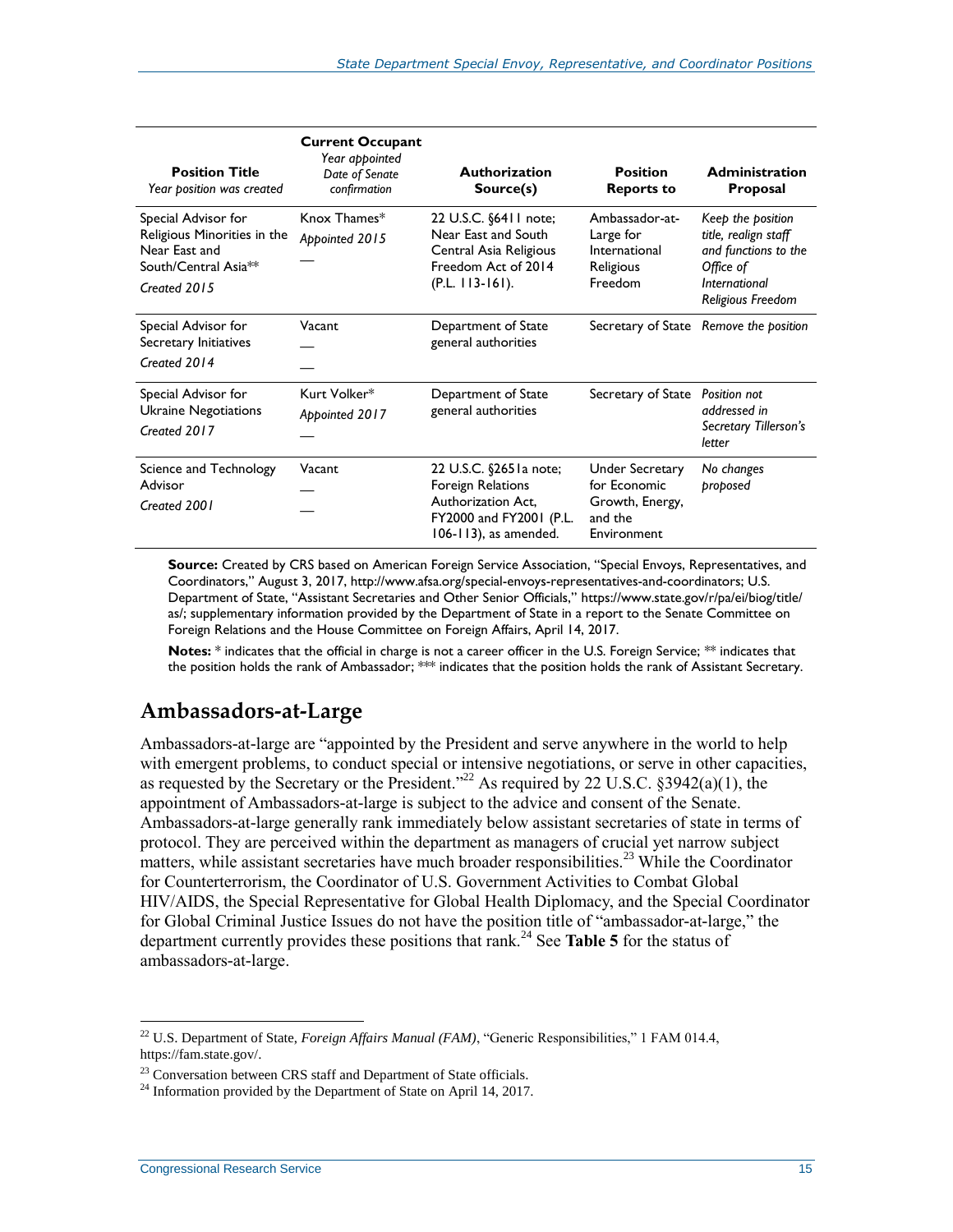<span id="page-18-0"></span>

| <b>Position Title</b><br>Year position was created                                                                                                          | <b>Current Occupant</b><br>Year appointed<br>Date of Senate<br>confirmation | <b>Authorization</b><br>Source(s)                                                                                                                                                                                                   | <b>Position</b><br><b>Reports to</b>                                                           | <b>Administration</b><br>Proposal                                                                                                                                        |
|-------------------------------------------------------------------------------------------------------------------------------------------------------------|-----------------------------------------------------------------------------|-------------------------------------------------------------------------------------------------------------------------------------------------------------------------------------------------------------------------------------|------------------------------------------------------------------------------------------------|--------------------------------------------------------------------------------------------------------------------------------------------------------------------------|
| Ambassador-at-Large for<br>Global Women's Issues**<br>Created 2009                                                                                          | Vacant                                                                      | Presidential Memo of Jan.<br>30, 2013 (78 F.R. 7989).                                                                                                                                                                               | Secretary of State                                                                             | Retain the position<br>and staff, realign<br>them under the<br><b>Under Secretary for</b><br>Civilian Security,<br>Democracy, and<br><b>Human Rights</b>                 |
| Ambassador-at-Large for<br>International Religious<br>Freedom <sup>**</sup><br>Created 1999                                                                 | Vacant                                                                      | 22 U.S.C. §6411;<br>International Religious<br>Freedom Act of 1998<br>(P.L. 105-292), as<br>amended.                                                                                                                                | Secretary of State Retain and expand                                                           | the position                                                                                                                                                             |
| Ambassador-at-Large to<br>Monitor and Combat<br>Trafficking in Persons**<br>Created 2000                                                                    | Susan Coppedge*<br>Appointed 2015<br>Confirmed October 8,<br>2015           | 22 U.S.C. §7103(e);<br>Victims of Trafficking and<br>Violence Protection Act<br>of 2000 (P.L. 106-386), as<br>amended.                                                                                                              | <b>Under Secretary</b><br>of State for<br>Civilian Security,<br>Democracy, and<br>Human Rights | No changes<br>proposed                                                                                                                                                   |
| Ambassador-at-Large for<br>War Crimes Issues <sup>a **</sup><br>Created 1997                                                                                | Vacant                                                                      | Department of State<br>general authorities;<br>statutory responsibilities<br>later prescribed in 22<br>U.S.C. $$8213(a);$<br>Implementing<br>Recommendations of the<br>9/11 Commission Act of<br>2007 (P.L. 110-53), as<br>amended. | <b>Under Secretary</b><br>for Civilian<br>Security,<br>Democracy, and<br>Human Rights          | No changes<br>proposed (some<br>press reports<br>suggested this<br>position could be<br>eliminated, but the<br>department has not<br>moved to eliminate<br>the position) |
| Coordinator for<br>Counterterrorism <sup>**</sup><br>Created 1994                                                                                           | Nathan Sales<br>Appointed 2017<br>Confirmed August 3,<br>2017               | 22 U.S.C. §265 la(e); State Secretary of State<br>Department Basic<br>Authorities Act of 1956<br>(P.L. 84-885), as amended.                                                                                                         |                                                                                                | No changes<br>proposed                                                                                                                                                   |
| Coordinator of U.S.<br>Government Activities to<br>Combat Global HIV/AIDS<br>and Special<br>Representative for Global<br>Health Diplomacy**<br>Created 2003 | Deborah Birx*<br>Appointed 2014<br>Confirmed April 2,<br>2014               | 22 U.S.C. §2651a(f); State Secretary of State Retain and expand<br>Department Basic<br>Authorities Act of 1956<br>(P.L. 84-885), as amended.                                                                                        |                                                                                                | the position                                                                                                                                                             |

| Table 5. Ambassadors-at-Large |  |  |  |  |  |
|-------------------------------|--|--|--|--|--|
|-------------------------------|--|--|--|--|--|

**Sources:** Created by CRS based on American Foreign Service Association, "Special Envoys, Representatives, and Coordinators," August 3, 2017[, http://www.afsa.org/special-envoys-representatives-and-coordinators;](http://www.afsa.org/special-envoys-representatives-and-coordinators) U.S. Department of State, "Assistant Secretaries and Other Senior Officials," https://www.state.gov/r/pa/ei/biog/title/ as/; supplementary information provided by the Department of State in a report to the Senate Committee on Foreign Relations and the House Committee on Foreign Affairs, April 14, 2017.

**Notes:** \* indicates that the official in charge is not a career officer in the U.S. Foreign Service; \*\* indicates that the position holds the rank of ambassador-at-large.

<span id="page-18-1"></span>a. The Ambassador-at-Large for War Crimes Issues, a position that requires Senate confirmation, has in the past been dual-hatted as the Special Coordinator for Global Criminal Justice Issues. However, the current special coordinator, Todd Buchwald, was never afforded the ambassador-at-large title.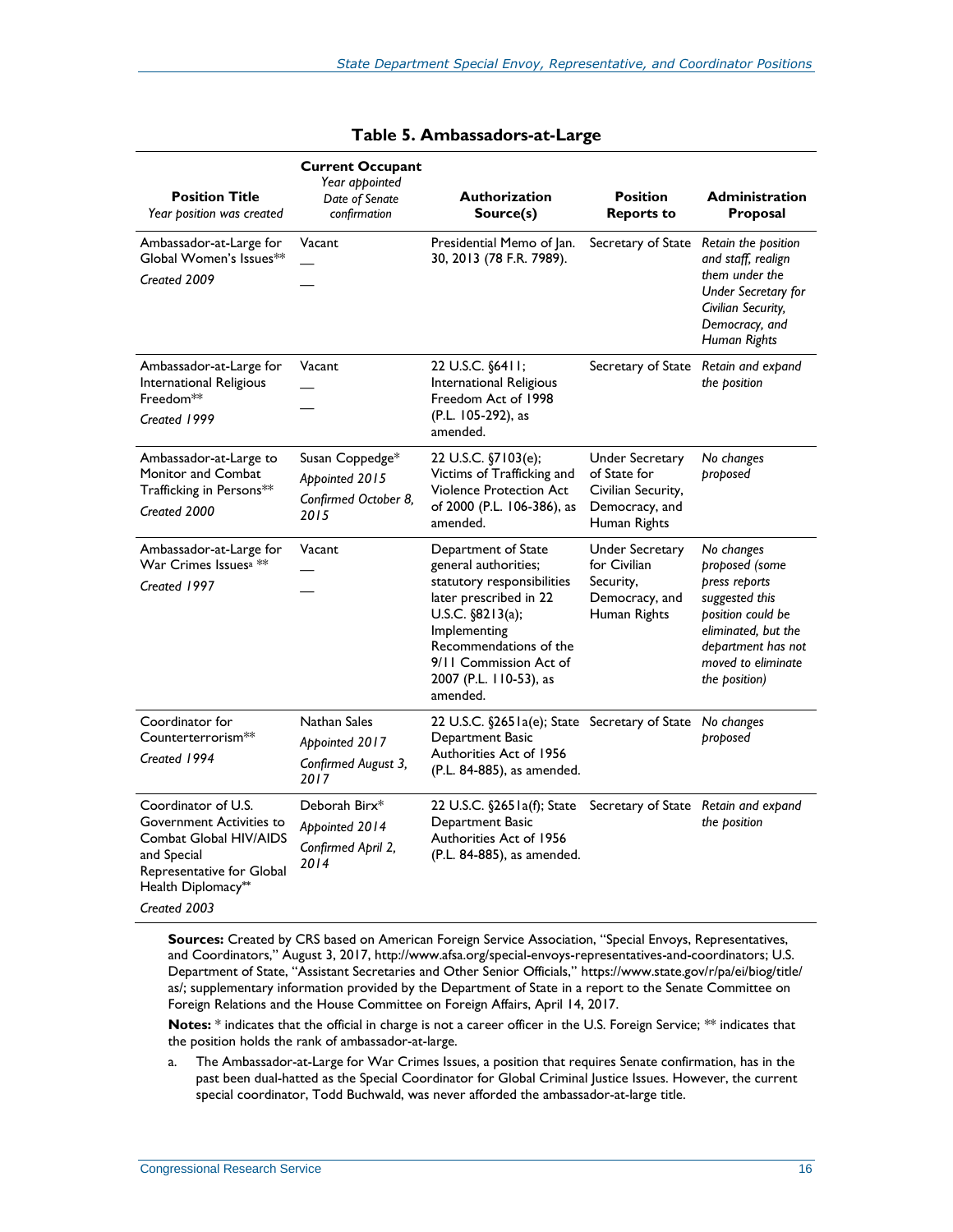#### **Miscellaneous Positions**

In addition to the position groups noted above, several uniquely titled positions exist within the Department of State identified by both the American Foreign Service Association (AFSA) and the department as related to special envoys, representatives, coordinators, and related positions. Many of these positions are authorized by statute, and their authorities can be found therein. Nevertheless, no statutory authorization exists for the lone "lead coordinator" position, the "Lead Coordinator for Iran Nuclear Implementation" post. The position is noted in the Foreign Affairs Manual only as being housed within the Office of the Secretary.<sup>25</sup> A description of the position is available in remarks made by then-Secretary Kerry in September 2015.<sup>26</sup> Similarly, no statutory authorization exists for the lone "senior official" position, the Asia Pacific Economic Cooperation (APEC) Senior Official. The position title reflects the institutional infrastructure of APEC, wherein each member state designates a "senior official" who, according to APEC, participates in guiding the organization's working level activities and projects under the direction of APEC Ministers.<sup>27</sup> The duties of the Senior Official for APEC are defined in the FAM.<sup>28</sup> Descriptions for other positions listed below can be found on the department's website.<sup>29</sup> See **[Table 6](#page-19-0)** for the status of miscellaneous positions.

<span id="page-19-0"></span>

| <b>Position Title</b><br>Year position was created                                                       | <b>Current Occupant</b><br>Year appointed<br>Date of Senate<br>confirmation | <b>Authorization</b><br>Source(s)                                                                                                              | <b>Position</b><br><b>Reports to</b>                                           | <b>Administration</b><br><b>Proposal</b>                                                                                  |
|----------------------------------------------------------------------------------------------------------|-----------------------------------------------------------------------------|------------------------------------------------------------------------------------------------------------------------------------------------|--------------------------------------------------------------------------------|---------------------------------------------------------------------------------------------------------------------------|
| Representative for<br>Northern Ireland Issues<br>Created 1995                                            | Vacant                                                                      | Department of State<br>general authorities                                                                                                     | Secretary of State Retire the position                                         |                                                                                                                           |
| Senior Representative to<br>the Minsk Group<br>Created 1997                                              | Vacant                                                                      | Department of State<br>general authorities                                                                                                     | Assistant<br>Secretary of the<br>Bureau of<br>European and<br>Eurasian Affairs | Remove the position<br>title, keep its staff<br>and functions in the<br><b>Bureau of European</b><br>and Eurasian Affairs |
| Special Representative<br>and Policy Coordinator<br>for Burma <sup><math>**</math></sup><br>Created 1996 | Vacant                                                                      | Department of State<br>general authorities; 50<br>U.S.C. §1701; Tom Lantos<br>Block Burmese Jade Act<br>of 2008 (P.L. 110-286), as<br>amended. | Assistant<br>Secretary of<br>Bureau of East<br>Asian and Pacific<br>Affairs    | Remove the position<br>title, realign staff<br>and functions to the<br><b>Bureau of East Asian</b><br>and Pacific Affairs |

#### **Table 6. Miscellaneous Positions**

<sup>25</sup> U.S. Department of State, *Foreign Affairs Manual (FAM)*, "Senior Official for Asia-Pacific Economic Cooperation," 1 FAM 134, https://fam.state.gov/.

<sup>&</sup>lt;sup>26</sup> U.S. Department of State, "Appointment of Ambassador Stephen D. Mull as Lead Coordinator for Iran Nuclear Implementations," remarks from Secretary of State John Kerry, September 27, 2015, https://2009-2017.state.gov/ secretary/remarks/2015/09/247006.htm.

<sup>&</sup>lt;sup>27</sup> Asia Pacific Economic Cooperation, "How APEC Operates: Working Level," http://www.apec.org/About-Us/How-APEC-Operates/Working-Level.

<sup>28</sup> U.S. Department of State, *Foreign Affairs Manual (FAM)*, "Senior Official for Asia-Pacific Economic Cooperation," 1 FAM 134, https://fam.state.gov/.

<sup>&</sup>lt;sup>29</sup> For example, see U.S. Department of State, "Michael Guhin," https://www.state.gov/r/pa/ei/biog/bureau/213350.htm.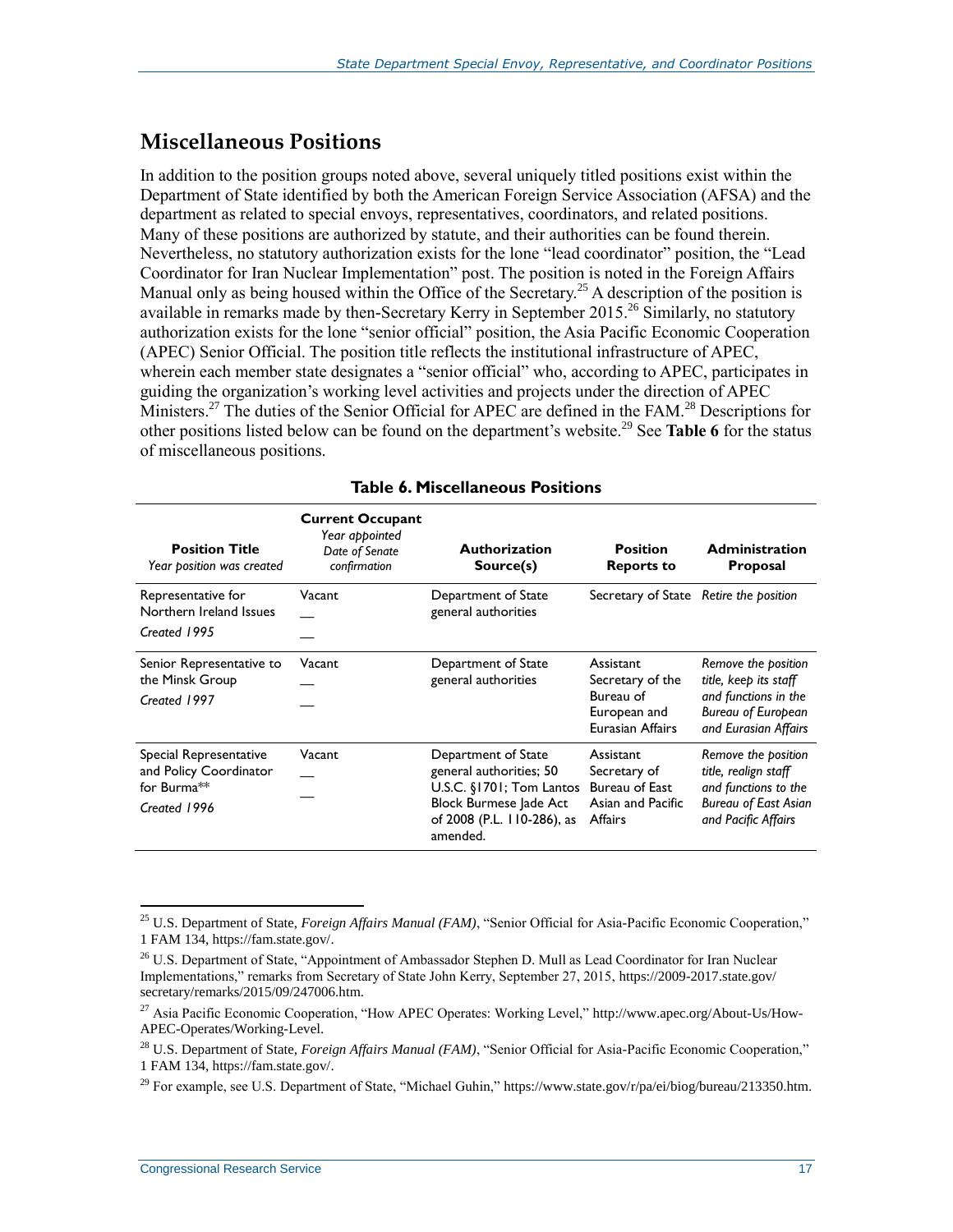| <b>Position Title</b><br>Year position was created                                                                                            | <b>Current Occupant</b><br>Year appointed<br>Date of Senate<br>confirmation | <b>Authorization</b><br>Source(s)                                                     | <b>Position</b><br><b>Reports to</b>                                                                   | <b>Administration</b><br>Proposal                               |
|-----------------------------------------------------------------------------------------------------------------------------------------------|-----------------------------------------------------------------------------|---------------------------------------------------------------------------------------|--------------------------------------------------------------------------------------------------------|-----------------------------------------------------------------|
| Special Representative of<br>the President for Nuclear<br>Nonproliferation**<br>According to DOS, this<br>position was filled in the<br>1960s | Vacant                                                                      | 22 U.S.C. §2567; Arms<br>Control and<br>Disarmament Act (P.L.<br>87-297), as amended. | Assistant<br>Secretary of<br>Bureau of<br>International<br>Security and<br>Nonproliferation            | No changes<br>proposed                                          |
| U.S. Security Coordinator<br>for Israel and the<br>Palestinian Authority<br>Created 2005                                                      | Lt. Gen. Frederick<br>"Rudy" Rudesheim*<br>Appointed 2015                   | Department of State<br>general authorities                                            | Jerusalem Consul<br>General and<br>Ambassador to<br>Israel                                             | No changes<br>proposed                                          |
| Special Negotiator for<br>Plutonium Disposition <sup>a</sup><br>Created 2008                                                                  | Michael Guhin<br>Appointed 2009                                             | Department of State<br>general authorities                                            | Deputy Assistant<br>Secretary in the<br>Bureau of<br>International<br>Security and<br>Nonproliferation | No changes<br>proposed                                          |
| U.S. Senior Official to the<br>Asia-Pacific Economic<br>Cooperation (APEC) <sup>b **</sup><br>Created 1996                                    | <b>Matthew Matthews</b><br>Appointed 2015                                   | Department of State<br>general authorities                                            | Assistant<br>Secretary of the<br><b>Bureau for East</b><br>Asia and Pacific<br>Affairs                 | Position not<br>addressed in<br>Secretary Tillerson's<br>letter |

**Source:** Created by CRS based on American Foreign Service Association, "Special Envoys, Representatives, and Coordinators," August 3, 2017, http://www.afsa.org/special-envoys-representatives-and-coordinators; U.S. Department of State, "Assistant Secretaries and Other Senior Officials," [https://www.state.gov/r/pa/ei/biog/title/](https://www.state.gov/r/pa/ei/biog/title/as/) [as/;](https://www.state.gov/r/pa/ei/biog/title/as/) supplementary information provided by the Department of State in a report to the Senate Committee on Foreign Relations and the House Committee on Foreign Affairs, April 14, 2017.

**Notes:** \* indicates that the official in charge is not a career officer in the U.S. Foreign Service; \*\* indicates that the position holds the rank of Ambassador; \*\*\* indicates that the position holds the rank of Assistant Secretary.

- <span id="page-20-0"></span>a. The Special Negotiator for Plutonium Disposition Director is dual-hatted as the Special Negotiator for Fissile Material
- <span id="page-20-1"></span>b. The U.S. Senior Official to the Asia-Pacific Economic Cooperation is dual-hatted as the Deputy Assistant Secretary for Australia, New Zealand and the Pacific Islands in the Bureau of East Asian and Pacific Affairs.

## **Compensation**

Special envoys and related position officeholders are appointed to government service through various avenues, as reflected by the diverse means of pay through which officeholders are compensated. According to the Department of State, these include the Senior Executive Service (SES) pay rates, the Executive Schedule (EX) and the General Schedule (GS) pay rates, and, separately, rates of pay for those appointed as Experts (ED), Consultants (EF), and in senior-level positions (SL). These means of pay, which are authorized by statute, are applied not only to personnel within the Department of State, but also to those elsewhere in the federal government.<sup>30</sup>

<sup>&</sup>lt;sup>30</sup> The Senior Executive Service (SES) pay rates, the Executive Schedule (EX) pay rates, and the General Schedule (GS) pay rates are authorized pursuant to 5 U.S.C. §5381-5385, 5 U.S.C. §5311-5318, and 5 U.S.C. §5331-5338, respectively. Pay for expert and consultant employees is provided for under 5 U.S.C. §3109 and the *Code of Federal Regulations*, 5 C.F.R. §304; pay for senior-level employees is provided under 5 U.S.C. §5376.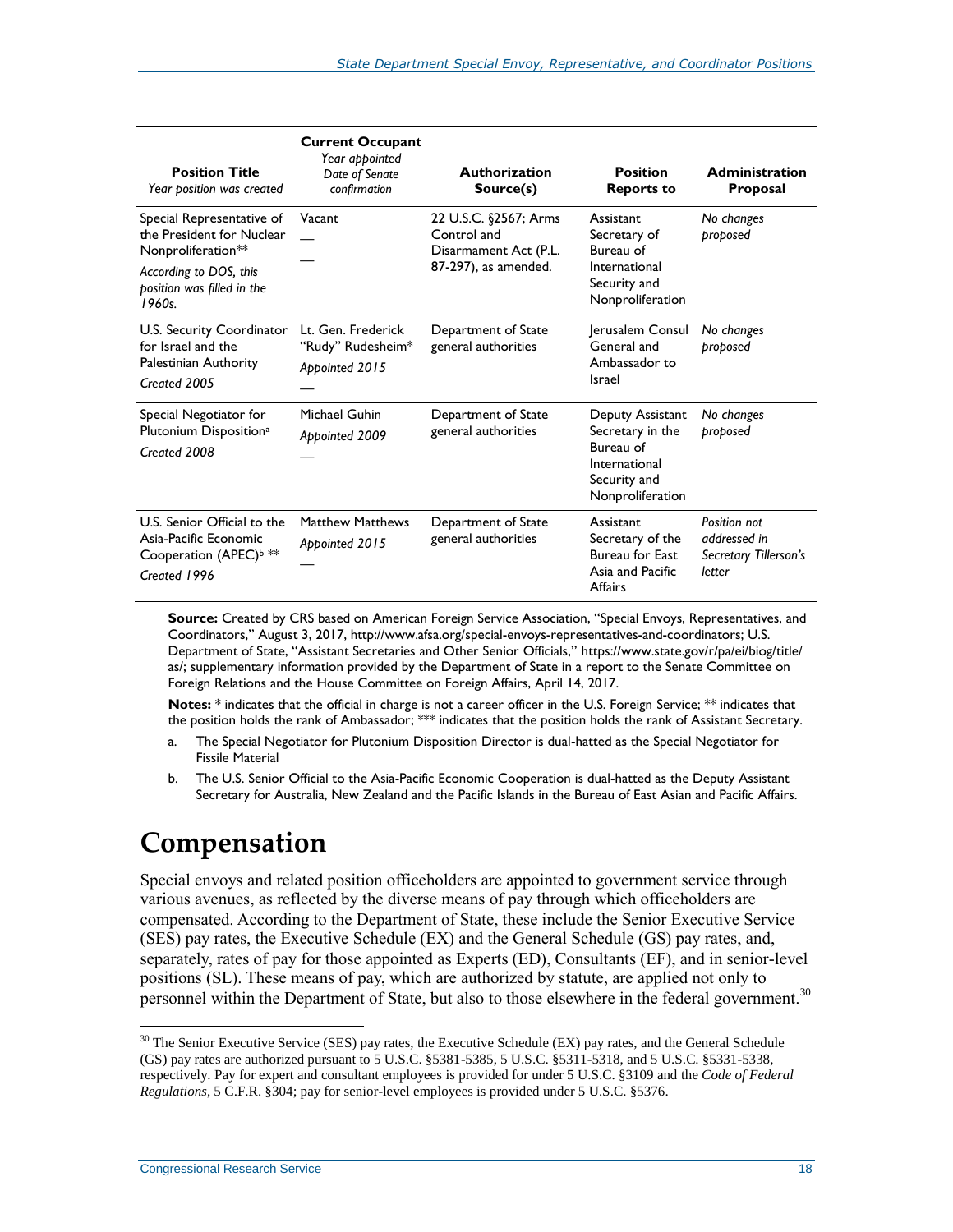Special envoys who serve as ambassadors-at-large, assistant secretaries, and under secretaries are required by statute to be compensated through the Executive Schedule.<sup>31</sup> According to information transmitted by the Department of State, officeholders compensated through these means are both career FSOs and noncareer officials.<sup>32</sup>

Other officeholders are compensated through the Senior Foreign Service (SFS) and Foreign Service (FS) pay rates, whereas others are compensated through statutory guidelines proscribing salaries to chiefs of mission.<sup>33</sup> These means of compensation are authorized pursuant to the Foreign Service Act of 1980 (P.L. 96-465, as amended; hereafter, the Foreign Service Act).<sup>34</sup> The Foreign Service Act authorizes the Secretary of State to make "limited appointments" to the Senior Foreign Service of individuals who are not career FSOs under certain conditions.<sup>35</sup> Therefore, special envoys and related officeholders compensated under SFS and FS pay rates are both career FSOs and noncareer members of the Senior Foreign Service.

## **Issues for Congress**

Many in the foreign affairs community and in Congress have differing views of the advantages and disadvantages of special appointments. In the 1990s, for example, many believed that the Clinton Administration had overused special appointments (for those not established by statute). Early in George W. Bush's terms of office, his Administration announced, in contrast to the previous Administration, that it would avoid the use of special appointments. However, by the end of the Bush Administration, the number of special appointments had matched those under the Clinton Administration.<sup>36</sup>

Another factor in appointing special envoys is the sense of urgency regarding a given issue, as determined by Members of Congress and interest groups that may be pressing their representatives and the Administration to elevate their concerns—either through Congress or via the Administration. According to one study, "in nearly every case we examined over several Administrations, the impetus to appoint a [special envoy/special representative] was a combination of congressional pressure and the Administration's readiness to give the matter higher-level attention."<sup>37</sup>

In the Senate Committee on Foreign Relations on July 17, 2017, Chairman Corker stated, "Special Envoys do more harm than good ... I think that they hurt the culture of our professional Foreign Service officers candidly because I think they see them in many cases as a work around... I hope that we'll do away with all of them that are unnecessary. And I think most of them are

 $31$  5 U.S.C. §5314 requires Under Secretaries of State to be compensated at Level III of the Executive Schedule. 5 U.S.C. §5315 requires Assistant Secretaries of State and Ambassadors-at-Large to be compensated at Level IV of the Executive Schedule.

 $32$  Information transmitted by the Department of State on April 14, 2017.

<sup>33</sup> 22 U.S.C. §3902 notes that a chief of mission is "the principal officer in charge of a diplomatic mission of the United States or of a United States office abroad which is designated by the Secretary of State as diplomatic in nature.... '

<sup>&</sup>lt;sup>34</sup> SFS pay is authorized pursuant to 22 U.S.C. §3962. The FS pay schedule is authorized pursuant to 22 U.S.C. §3963. Any chief of mission serving concurrently as a special envoy or in a similar role is compensated in a manner consistent with 22 U.S.C. §3961.

<sup>&</sup>lt;sup>35</sup> This authority is provided under 22 U.S.C. §3943. See 22 U.S.C. §3945 and 22 U.S.C. §3949 for detail regarding the conditions under which such appointments can be made.

<sup>36</sup> United States Institute of Peace, *Using Special Envoys In High-States Conflict Diplomacy*, Special Report 353, by Princeton N. Lyman and Robert M. Beecroft, October 2014, p. 3.

 $37$  Ibid.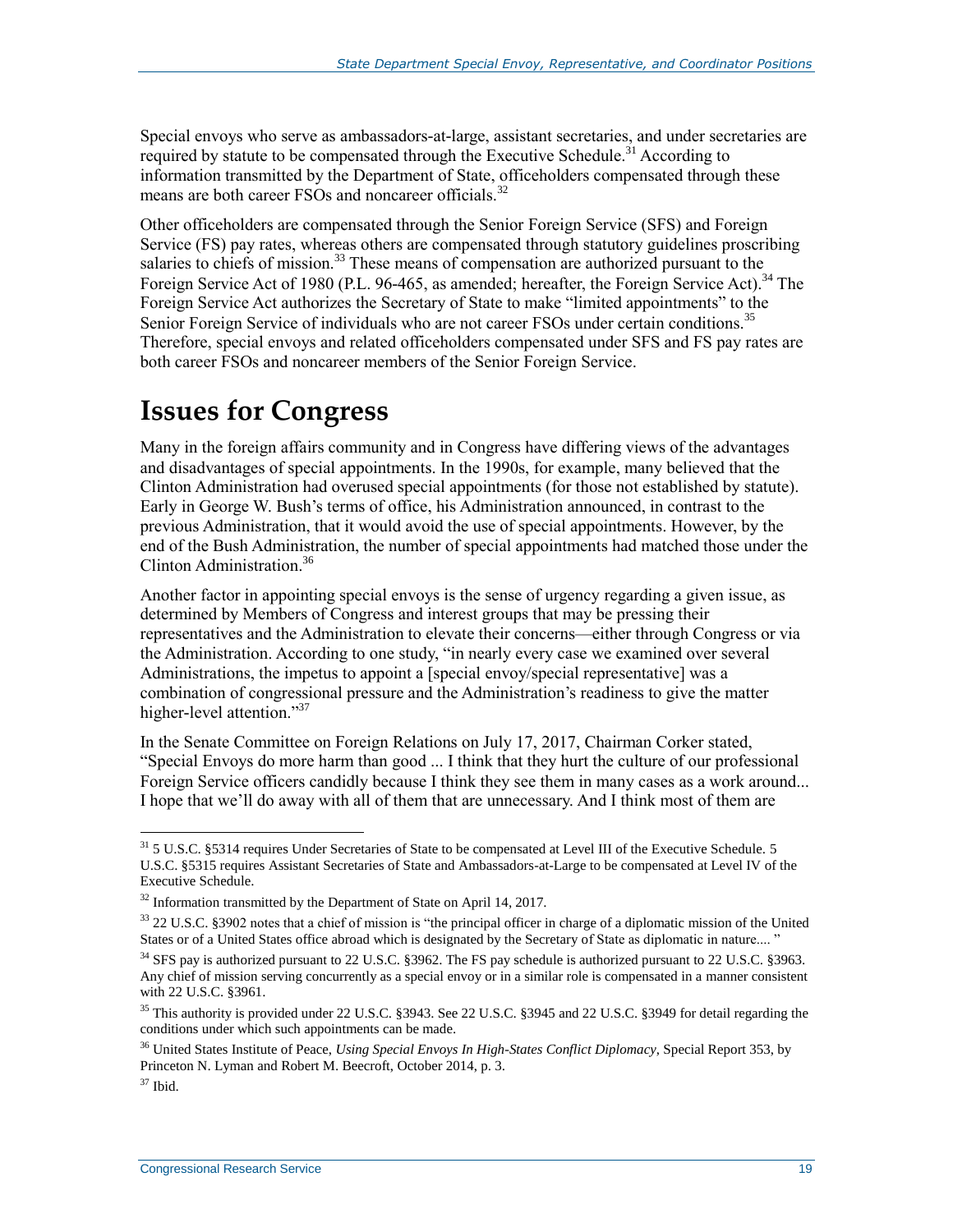unnecessary."<sup>38</sup> Following issuance of the Trump Administration's plans regarding special envoys on August 28, 2017, Senator Corker reiterated his concern regarding the accumulation of special envoys at the department. He added that the authorization bill the committee passed in July "recognizes that urgent developments may require the creation of a special envoy" and that he looked forward to examining the proposed changes in detail.<sup>39</sup>

At the same hearing, Ranking Member Benjamin Cardin said that "we have too many special envoys. On the other hand, there are areas that I want to have special attention, where I don't think you get it unless there's a point person within the State Department to deal with it.... " Following the publication of Secretary Tillerson's letter outlining the department's plans with regard to special envoys, Senator Cardin commented, "I agree with Secretary Tillerson that there is room for examining the use of our Special Envoys ... while I support creating a more efficient and effective Department, we must be sure that the Administration is not eliminating Envoys who are critical to our ability to advance our interests and our values."<sup>40</sup> There are numerous arguments for and against the use of special envoys—both in general and with regard to specific policy issues. Which positions are necessary or unnecessary may differ from one Member of Congress to another or from one Administration to another.

### **Potential Advantages**

Proponents of special envoys espouse several perceived benefits of such positions, including the notions that such positions

- are short-term and flexible and can activate U.S. response more easily than having to go through regular channels;
- are a quick tool that the Department of State can use when a crisis erupts;
- indicate high-level Administration interest in a particular issue;
- help an ambassador or an assistant secretary who does not have the time or resources to deal with a specific issue within a country;
- can coordinate a wider range of aspects that go beyond the country or region under the purview of an ambassador or assistant secretary;
- can represent directly the views of the President or Secretary of State and, thus, give the U.S. representative greater status (than an assistant secretary, for example) and access to higher level foreign government officials;
- are generally less expensive than a full-time permanent government employee, whose position may be difficult to eliminate at the end of an Administration;
- could engage, in certain cases, with enemies or others that regular diplomats would or could not; and
- address issues that Congress or interest groups are calling attention toward.

<sup>&</sup>lt;sup>38</sup> Senate Committee on Foreign Relations, Hearing on July 17, 2017.

<sup>&</sup>lt;sup>39</sup> Senate Committee on Foreign Relations, "Corker Statement on State Department Special Envoy Changes," August 28, 2017, https://www.foreign.senate.gov/press/chair/release/corker-statement-on-state-department-special-envoychanges.

<sup>40</sup> Senate Committee on Foreign Relations, "Cardin Responds to Tillerson Letter on Special Envoys," August 31, 2017, https://www.foreign.senate.gov/press/ranking/release/cardin-responds-to-tillerson-letter-on-special-envoys.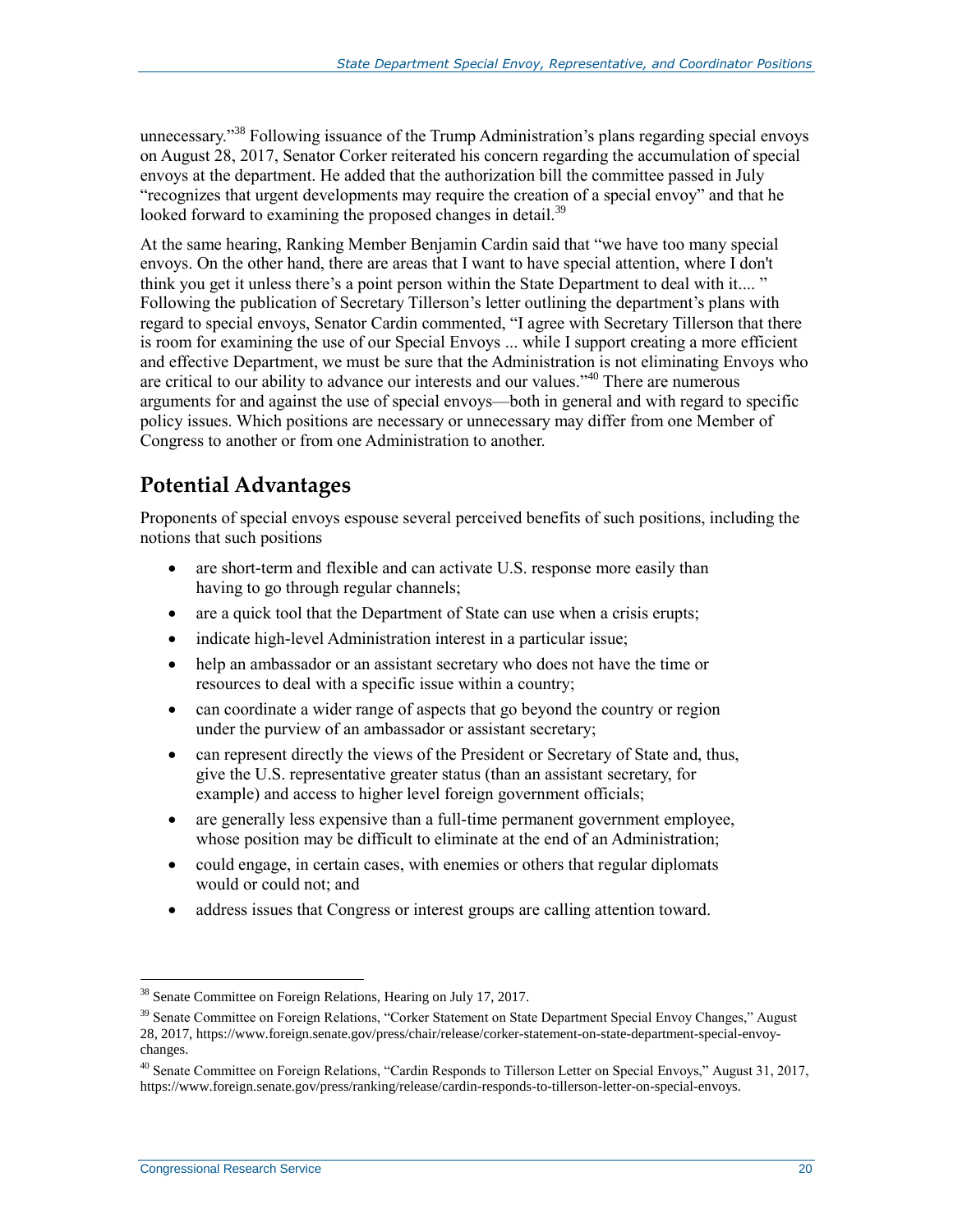### **Potential Disadvantages**

Critics argue that special envoys, especially if overused, can create concerns. Some concerns are that special appointments

- could undermine the ambassador in the country, the assistant secretary of state, or cause confusion among foreign government officials and even within the department itself as to who is the point person on certain issues;
- may create tension between themselves and the ambassador or the assistant secretary by assuming a large share of scarce resources dedicated to a particular issue or taking on a special role and leaving the routine work to the career employees;
- have a lack of accountability to Congress and the American public, as they frequently work directly for the President or Secretary of State;
- have, in the past, hired large numbers of staff, while not being able to take advantage of qualified Foreign Service Officers because of timing and a perception among Foreign Service Officers that serving under special envoys does little to advance their careers;
- could undermine the consistency of the Administration's policy and/or could distort the importance of the issue, as compared with other ongoing foreign policy issues;
- in some cases are appointed from outside the foreign policy arena and are unable to operate effectively due to a lack knowledge of key policy players in Washington and the means through which the department's bureaucracy operates;
- tend to remain in place at the department long after the issues for which they were created to address are resolved; and
- if eliminated after they are created, could signal unintentionally to the rest of the world that the United States is downplaying or ignoring the issue area for which the special representative was responsible.

## **Congressional Outlook**

Congress has addressed issues arising from the use of special appointments by requiring the Department of State to report to Congress on the existing use of these positions, holding hearings, and including language in legislation (currently in the Senate) that would require many appointments to be made with the advice and consent of the Senate.

Other options might include limiting the scope of individuals eligible to serve as special envoys through several related means, including

- proscribing limitations on the volume of appropriated funds that can be expended for the compensation of special envoys and related officials; exemptions could be carved out for the remuneration of special pay differentials and death gratuities as needed; and
- requiring individuals who serve in these positions to be career members of the Senior Foreign Service or the Foreign Service appointed pursuant to 22 U.S.C.  $\S$ 3492(a)(1), which requires career members of the Senior Foreign Service and Foreign Service Officers to be appointed with the advice and consent of the